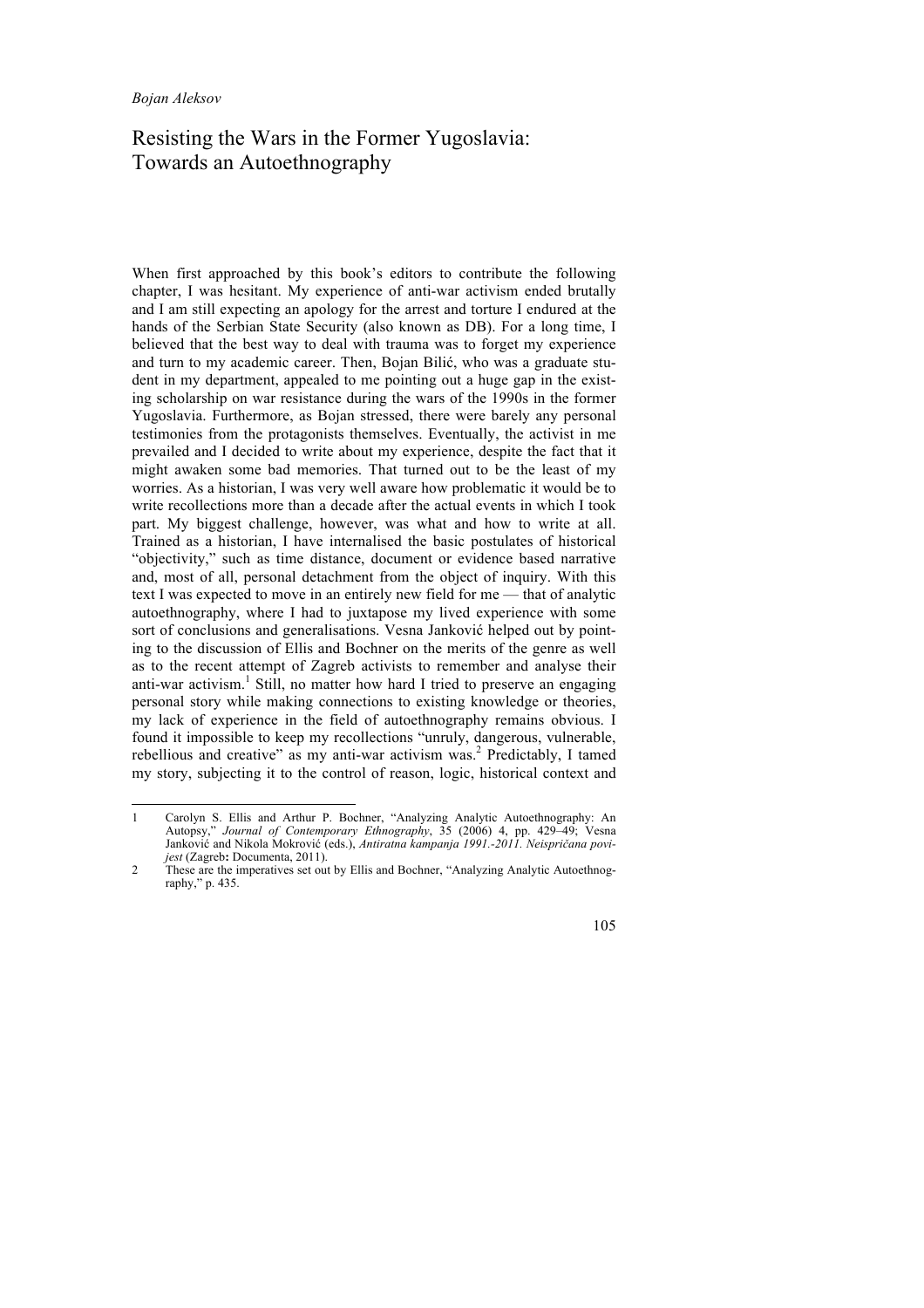(post-facto) analysis. Thus, I ended up with two voices, one autobiographical and the other analytical, that of historian in me. Not being able to separate the two, I have, nevertheless, tried to refrain from sweeping generalisations or imposing theories. My aim is only to contribute to (or rather, refine) our knowledge of the Yugoslav wars as well as a general understanding of war and resistance to it.

The testimony of my own involvement in the anti-war movement will be structured around three themes of "becoming an activist," "being an activist," and "thinking about activism," though they will inevitably overlap. Unlike social movement theory that seeks to explain protests and social activism as a function of social relations, I admit that my narrative (or autoethnography) is entirely subjective. Bordering on a confession, many will question how relevant and representative this approach is. All I can say to this legitimate objection is that my motivation to become an activist and my later experience were indeed very individual. Despite some massive protests and draft evasion, anti-war activism in the former Yugoslavia remained a minority affair. Centred on my own activist trajectory, my observations and analysis focus on the most controversial and least documented issues of conscientious objection and military desertion that were my main concerns during the 1991–1999 period. In addition, I briefly contextualise anti-militarist and antiwar resistance in (ex-)Yugoslavia and account for various forces that have shaped it from the perennial role of mothers, to feminist anti-militarism, international activists, anarcho-punks and Jesus' Sermon on the Mount. Furthermore, it will address the differences and the links between anti-war activists in the former Yugoslavia, who found themselves on opposite warring sides as well as our contacts with international activists. Finally, it will examine the impact of post-Yugoslav anti-militarism and the lessons it can offer for international peace movement.

## *Becoming an activist*

I first joined anti-war street protests in the autumn of 1991, just as I had returned to Belgrade from my compulsory military service. For me, like for most people in Yugoslavia, war came as a shock, despite its lengthy preparations. What puzzled many an observer was how relatively little resistance there was to such a terrible, orchestrated and preventable tragedy, whose consequences still plague most people in the former Yugoslavia twenty years after.<sup>3</sup> What blinded them and prevented any massive reaction? Again, I cannot but offer my individual perspective. Only a year before the conflict, in

 <sup>3</sup> For a rare attempt to contextualise the history of (anti-)militarism in Serbia and Yugoslavia, see Dragan Stojković, "Antiratne i mirovne ideje u istoriji Srbije i antiratni pokreti do 2000. godine," *Republika*, (2011) 492–493. Available at: <www.republika.co.rs/492-493/ 20.html> (Accessed 30 July 2012).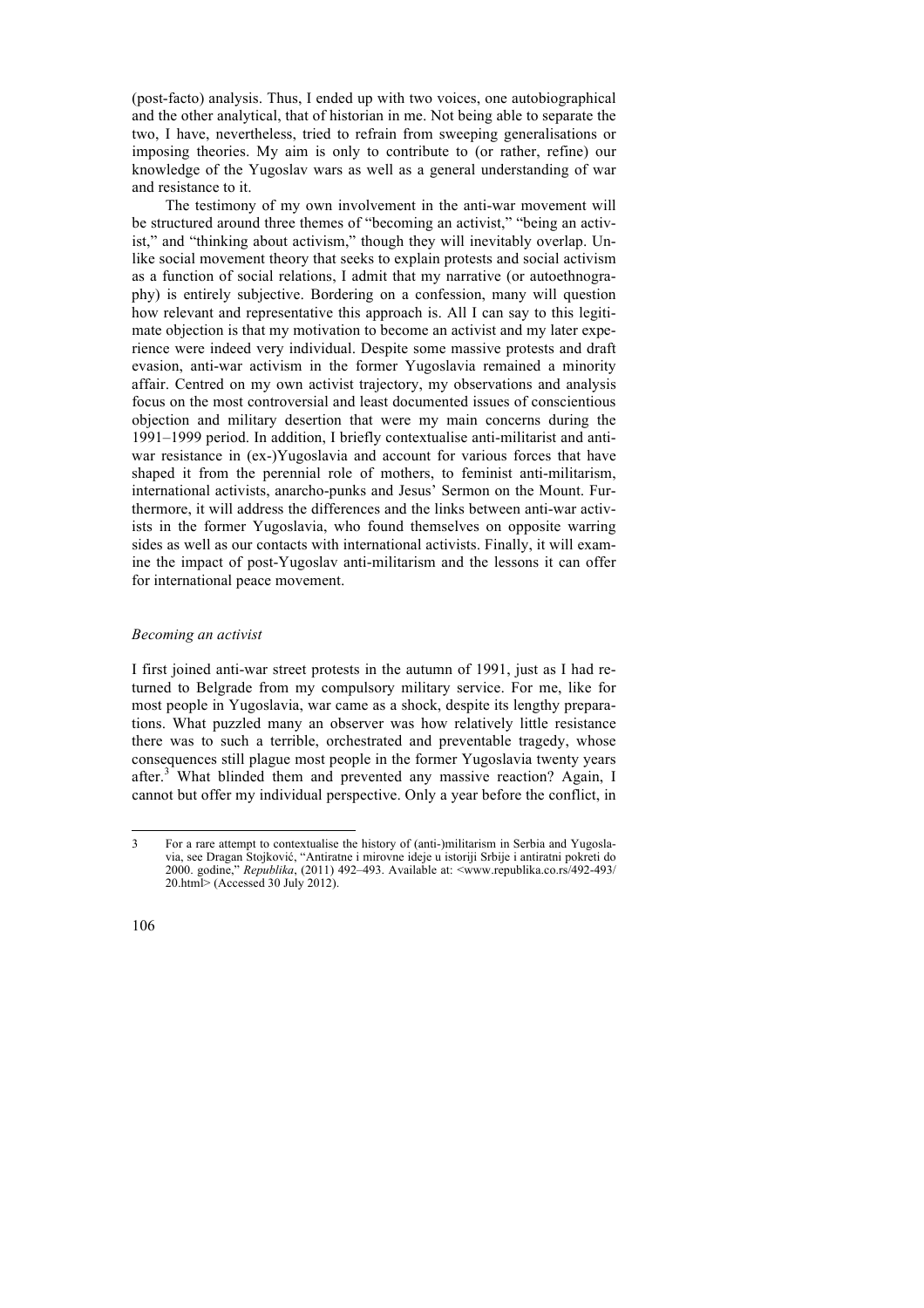the midst of a serious crisis, I joined the army, like all other Yugoslav eighteen year olds. I had just returned from my senior year of high school spent in the United States without much knowledge and concern of what was going on in my homeland. Through connections in our local military office, my father arranged that I got sent to Croatia, as he feared troubles in Kosovo, so it seemed logical to stay as far away as possible.<sup>4</sup> However, neither he nor I questioned complying with the law and joining the army. Looking back from today's perspective, I think we were hostages of the pervasive role of the army in Yugoslav society and the idea of military service as a necessary stage into adulthood. The Yugoslav regime, personified by Josip Broz Tito, owed its power to the Communist-led Partisan victory in WWII. The Yugoslav People's Army [Jugoslovenska narodna armija (JNA)], successor to Partisan Army, was glorified as the fourth largest military force in Europe.<sup>5</sup> The Army assumed the role of *nation builder* while militarism was ingrained in country's ideological foundation. Military training was compulsory and included school classes, civilian training and military service for men that was initially three years' long (just after WWII). At the time when I joined, the duration of service had fallen to 1 year. Conscientious objection was an unknown notion even though generations of religious objectors had demanded the right to undertake civilian service in its place throughout the existence of Yugoslavia. Instead, they were repeatedly sentenced for the same "crime" and incarcerated for up to fifteen years in the harshest conditions.<sup>6</sup> In the 1980s, their sentences were reduced, but except for a tiny peace movement emerging in Slovenia and international human rights and war resisters' organisations, no one in Yugoslavia paid attention.<sup>7</sup> I had never heard of them nor had I ever contemplated objecting to compulsory military service that I, as most other urban youth in Yugoslavia, utterly despised. The target of ridicule as an insti-

 <sup>4</sup> There is no place for the chronology of the Yugoslav crisis in this testimony and the literature on its causes and dynamics abounds. In many accounts however, the role of the Kosovo crisis in the events that led to Yugoslavia's collapse and subsequent wars is downplayed and revived only in connection to the armed conflict in 1999. In fact, until the spring of 1991, violence was restricted to Kosovo and most people feared big conflicts would erupt only there.

<sup>5</sup> For the role of JNA in English, see James Gow, *Legitimacy and the Military: the Yugoslav Crisis* (London: Pinter, 1992); Miroslav Hadžić, *The Yugoslav People's Agony. The Role of the Yugoslav People's Army* (Aldershot: Ashgate, 2002). In Serbian/Croatian, see Davor Marijan, *Slom Titove Armije: JNA i raspad Jugoslavije 1987.-1992.* (Zagreb: Tehnička knjiga and Hrvatski institut za povijest, 2008); Mile Bjelajac, *Jugoslovensko iskustvo sa multietničkom armijom 1918–1991* (Belgrade: Udruženje za društvenu istoriju, 1999); Dragan Vukšić, *JNA i raspad SFR Jugoslavije* (Stara Pazova: Tekomgraf, 2006).

<sup>6</sup> I wrote about the experience of the religious objectors in Communist Yugoslavia in Bojan Aleksov, "Nonconformist Sects under Communism: Case Study of Yugoslavia" in *Crossroads of History: Experience, Memory, Orality. Proceedings of XI International Oral History Conference vol. III*, Istanbul. International Oral History Association and University of Bogazici (2000), pp. 1334–7.

<sup>7</sup> For civic initiatives, including the peace movement in Slovenia, see Jozef Figa, "Socializing the State: Civil Society and Democratization from Below in Slovenia*,*" in Melissa K. Bokovoy, Jill A. Irvine, and Carol S. Lilly (eds.), *State-Society Relations in Yugoslavia, 1945-1992* (Basingstoke: Macmillan, 1997), pp. 163–82. See also Marko Hren, "The Slovenian Peace Movement: An Insider's Account," this volume.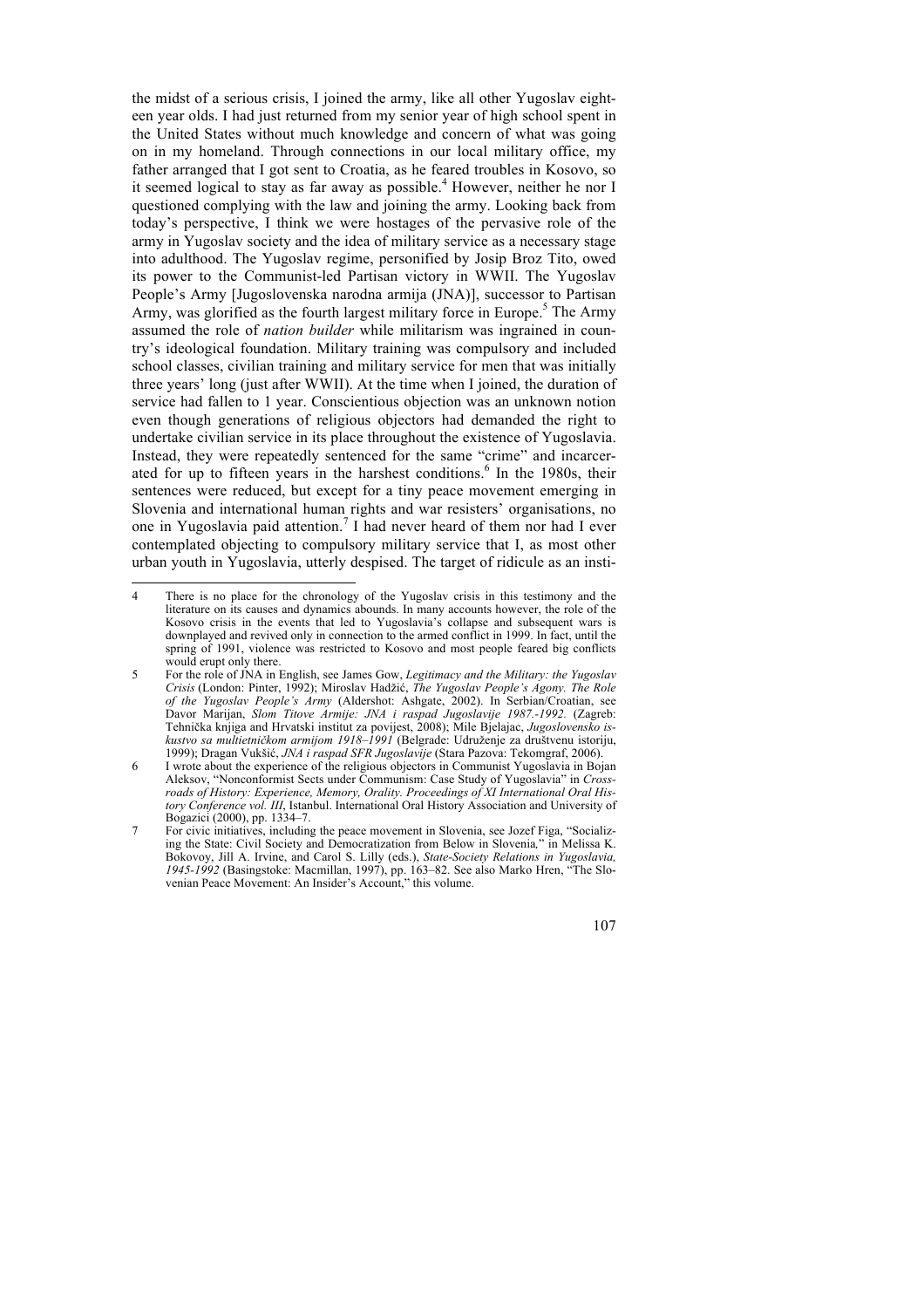tution of political and social indoctrination, JNA and conscription were never criticised in principle. The legacies of both Serbian and Yugoslav modern statehood cherished victories on the battlefield, and war and violence were seen as the means of liberation and progress. In terms of values, an inherited patriarchal mentality and exclusivist nationalisms imported from the mid-19<sup>th</sup> century, fitted well with the militarism promoted by JNA and the Communist leadership. The dominant ideology never allowed "lesser" issues, such as women's emancipation, sexual orientation or the right to conscientious objection, to enter, let alone, influence the political agenda, not even among those who opposed the ideological monopoly of the Communist Party buttressed by the Army. Some attempts in Slovenia in the 1980s to undermine the Army and push forward alternative agendas such as the ones just mentioned, fell on deaf ears in Serbia and elsewhere. Even in Slovenia, they were soon replaced by more "real" vindications of national self-determination.<sup>8</sup> The division and strict hierarchy between "real" and "lesser" issues were even reflected in the nascent peace movement and various civic initiatives. War was univocally rejected, but peace was often, and by many, understood only as absence of war.

Let me illustrate with one more example how detrimental the legacy of militarism and tradition of celebrating war and violence were, as they are grossly overlooked in most accounts of the Yugoslav crisis and dissolution. The worst crime of the wars in the 1990s and the only one officially recognised as genocide, occurred when Serbian troops led by General Ratko Mladić, massacred over 8,000 men and boys in Srebrenica in the summer of 1995.<sup>9</sup> The slaughtered men were mostly Bosniak Muslim prisoners of war. Their executioner, according to the criminal charges brought, was a former Yugoslav Army general. This worst massacre of the 1990s occurred exactly fifty years after the largest WWII massacre in Yugoslavia, in which tens of thousands of Croatian Ustaša as well as Slovenian and Serbian collaborationists and monarchist forces and members of their families were summarily executed.<sup>10</sup> True, history never repeats itself because contexts always change, making any analogies superfluous. The first major difference between the

 <sup>8</sup> <sup>Ž</sup>arko Paunović, "Mirovne aktivnosti u Srbiji: između inicijativa i pokreta," *Filozofija i društvo*, (1995) 7, pp. 107–25, here p. 111.

<sup>9</sup> On the Srebrenica massacre, see David Rohde, *Endgame: The Betrayal and Fall of Srebrenica, Europe's Worst Massacre since World War II* (Boulder: Westview Press, 1998) and Isabelle Delpla, Xavier Bougarel and Jean-Louis Fournel (eds.), *Investigating Srebrenica: Institutions, Facts, Responsibilities* (Oxford: Berghahn, 2012).

<sup>10</sup> The literature on post-WWII massacres of prisoners of war and ideological enemies in Yugoslavia is, however, vast. For an overview of the existing literature on the "Bleiburg" massacre, see Vladimir Geiger, "Osvrt na važniju literaturu o Bleiburgu 1945", *Časopis za suvremenu povijest*, 35 (2003) 1, pp. 189–216. For the Kočevski rog massacres, see John Corsellis and Marcus Ferrar, *Slovenia 1945: Memories of Death and Survival After World War II* (London: I.B. Tauris, 2005). For a recent English language general overview, see Michael Portmann, *Communist Retaliation and Persecution on Yugoslav Territory during and after WWII (1943–1950)* (Vienna: Grin Verlag, 2004). Recently a special issue of *Europe Asia Studies* (62 (2010) 7) was dedicated to the Communist legacy in Yugoslavia including that of post-WWII massacres.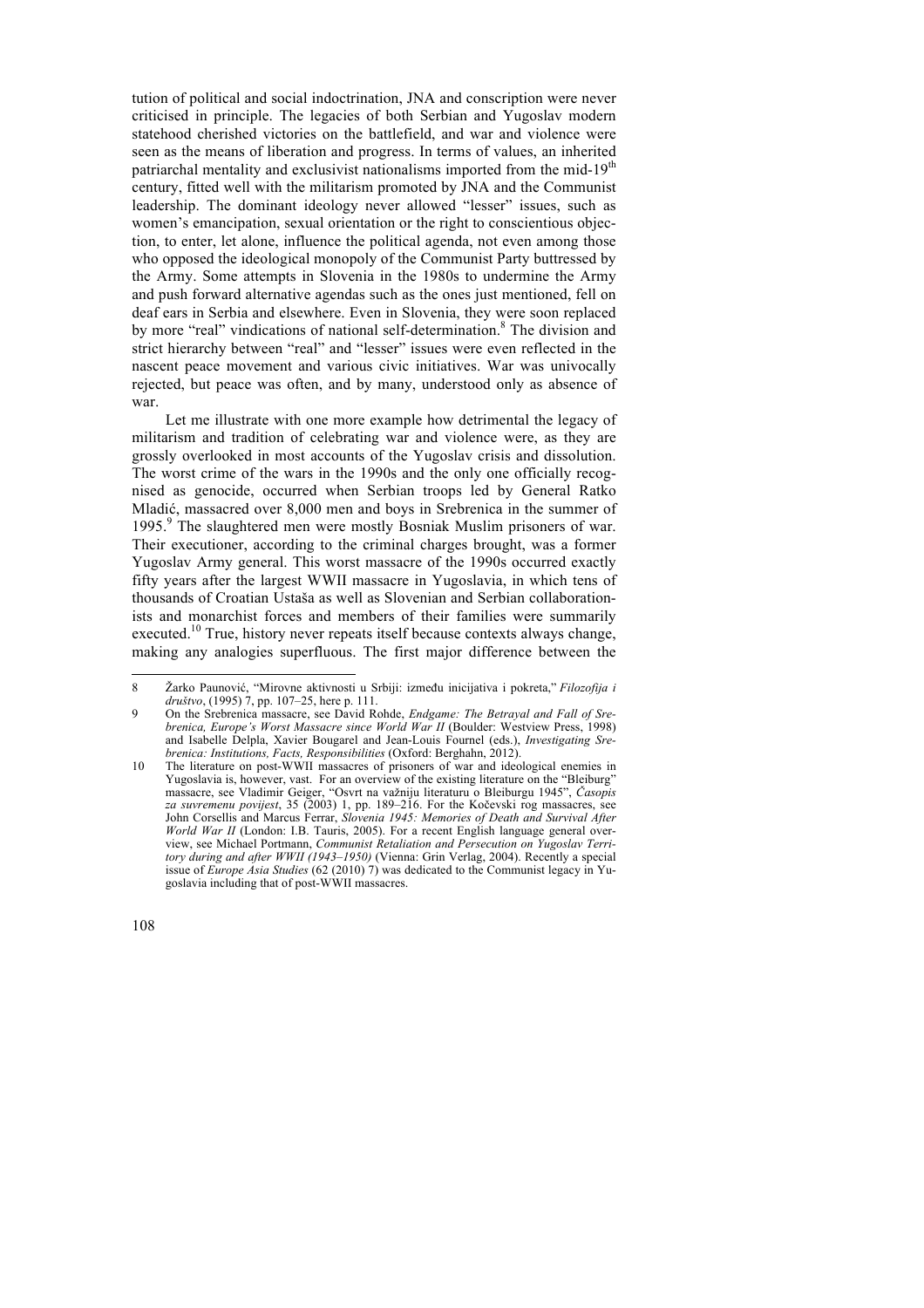two massacres are the war aims and military capacity of those executed. Secondly, there is a difference in scale as the first massacre took at least ten time more lives.<sup>11</sup> Nevertheless, historians draw parallels and point to continuities. Despite the obvious differences, let me point out some worrisome similarities. In both cases the victims were prisoners of war or civilians seen as belonging to an enemy side. They were either caught fleeing or surrendered to international forces, the British in the first case and the Dutch UN troops in the second, which did nothing for their rescue or even handed them over to their executioners. The perpetrator of both crimes was either the Yugoslav Army or its successor(s). Finally, in the first case, responsibility was never ascertained and the victims were not even allowed proper burials. People in Yugoslavia and its armed forces lived for decades in the belief that killing prisoners of war and enemy civilians was just. For a long time the same scenario threatened the memory of Srebrenica victims, but was prevented thanks to tireless efforts of the Mothers of Srebrenica [Majke Srebrenice]. None of these parallels explain why the massacre in Srebrenica happened, but they help to explain how it became possible and why so many Serbs still deny any wrongdoing.

After this lengthy digression on the pervasive and normalised culture of militarism and violence in Yugoslavia, let me return to my personal recollections. While in the Army, I was stationed in Northern Bosnia and Eastern Slavonia, where the first violent clashes erupted (starting from 2 May in Borovo Selo) between armed Serbian and Croatian groups. My military service, which was supposed to be only a tiresome duty, turned into a nightmare. During the summer of 1991, I would witness, participate in and anticipate, not just isolated incidents, but the looming tragedy for the whole country. My unit was in a constant state of alert. As tensions rose, the officers increasingly threatened and treated us soldiers abusively and with violence. We were also subjected to numerous interrogations by military security officers. On one occasion, escorting a supply convoy, we were attacked and had to return fire. I remember that event as the most idiotic situation — we were all scared to death, and no one knew where to shoot. The officers yelled and we screamed and fired all around. Everywhere we went, and even in the barracks, my fellow young conscripted recruits and I were gripped with fear as the Army had no clear agenda besides the vaguely posited task of acting as a buffer between various armed forces and preserving Yugoslavia.

As the hot summer dragged on, decisions by the JNA leadership seriously undermined our "neutral" position and task. They were preparing for a full scale war with Croatia and Slovenia. My country was being torn apart by its own people in front of my eyes and I could not identify with any side in the increasingly ethnicised conflict. More importantly, I developed a strong disgust for the Army and began to question its role in the Yugoslav crisis. I could not simply accept my "fate": obey absurd orders, adjust to the war, and

 <sup>11</sup> In the sense of the total number of executed prisoners of war after WWII in Yugoslavia.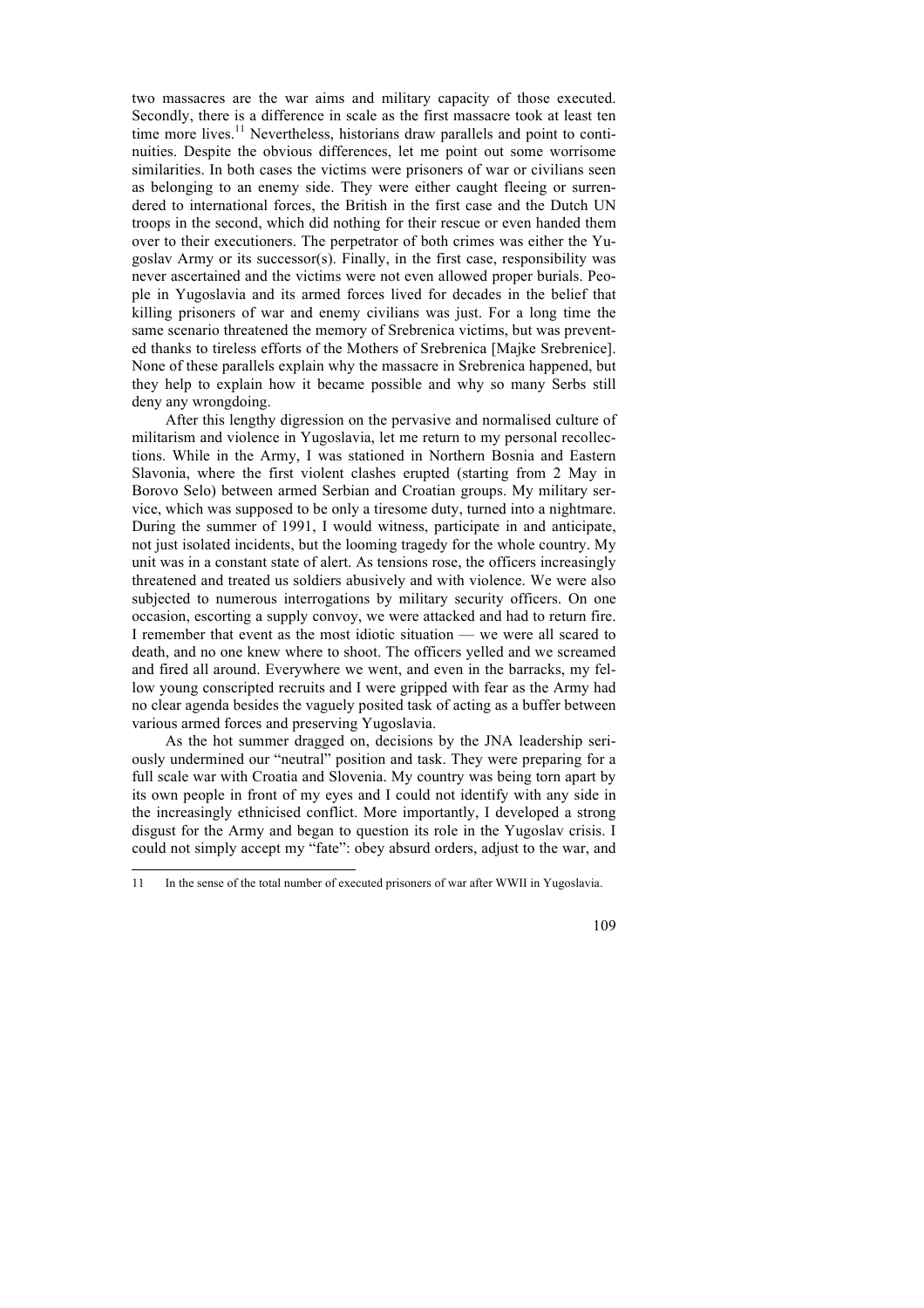acquiesce to the contempt, mistrust, and hysteria that were feeding it. During these summer months, many soldiers from Slovenia and Croatia deserted the JNA barracks, especially after their home republics declared secession from Yugoslavia in late June. The officers immediately labelled them cowards, traitors and enemies. Yet, I could not instantly change my feelings about friends who fled and consider them enemies; I understood and shared their fears and concerns. Their decision to desert was spontaneous and often not political. However, by deserting, they were sending a semi-conscious message to those of us who stayed behind, to the officers in command, and to all soldiers and civilians equally. I also wanted to get out as some of my fellow soldiers had already done.

On 7 August 1991, my unit was ordered to Đakovo, Croatia, to protect an isolated military campground and ammunition and weapons store. I tried to escape, but was caught and experienced a nervous breakdown. As a result, I was sent to Sarajevo military hospital where after serving for eleven months, I was released with a note "mentally unfit to serve". To put it simply, JNA was getting rid of all trouble makers, in addition to Croatians and Slovenians.

In mid-August — worried for the friends I left behind — I headed back home and to safety. Still, questions remained. Was deserting the war enough? I had come to believe that there was no cause for which I should die or kill. My friends and family provided a positive environment that supported my decision, even though months went by before I understood all of the political implications of my action. As news arrived of the deaths of some of my fellow soldiers, I realised what a miracle it was to get out of the Army. I was determined not to remain silent about their deaths, but to share my experience with as many people as possible. Not only was I persuaded never to take up arms again, I also felt the need to do something against the war.

In Belgrade, however, I was shocked to find out how misinformed people were about what was happening in places only couple of hours away. I wanted to tell everyone what I experienced, to scream out loud, but no one seemed to care. A decade of political and economic crisis, which was unleashed right after the death of Yugoslavia's president for life, Josip Broz Tito in 1980, culminated in the nationalist euphoria in 1989 and by the summer of 1991, slipped into warmongering and war making. In Serbia, most people were brainwashed by the Milošević controlled media and were immersed in the role of Serbs as eternal victims. The opposition to Milošević was brutally crushed on 9 March 1991, the protest which saw the Yugoslav Army tanks used for the first time since WWII against their own citizens.<sup>12</sup> The outcome of the protest ushered lethargy, resignation and sense of help-

 <sup>12</sup> For more information on Serbia in the 1990s, see Thomas Robert, *Serbia under Milošević: Politics in the 1990s* (London: Hurst, 1999) and Eric D. Gordy, *The Culture of Power in Serbia: Nationalism and the Destruction of Alternatives* (University Park: Pennsylvania State University Press, 1999).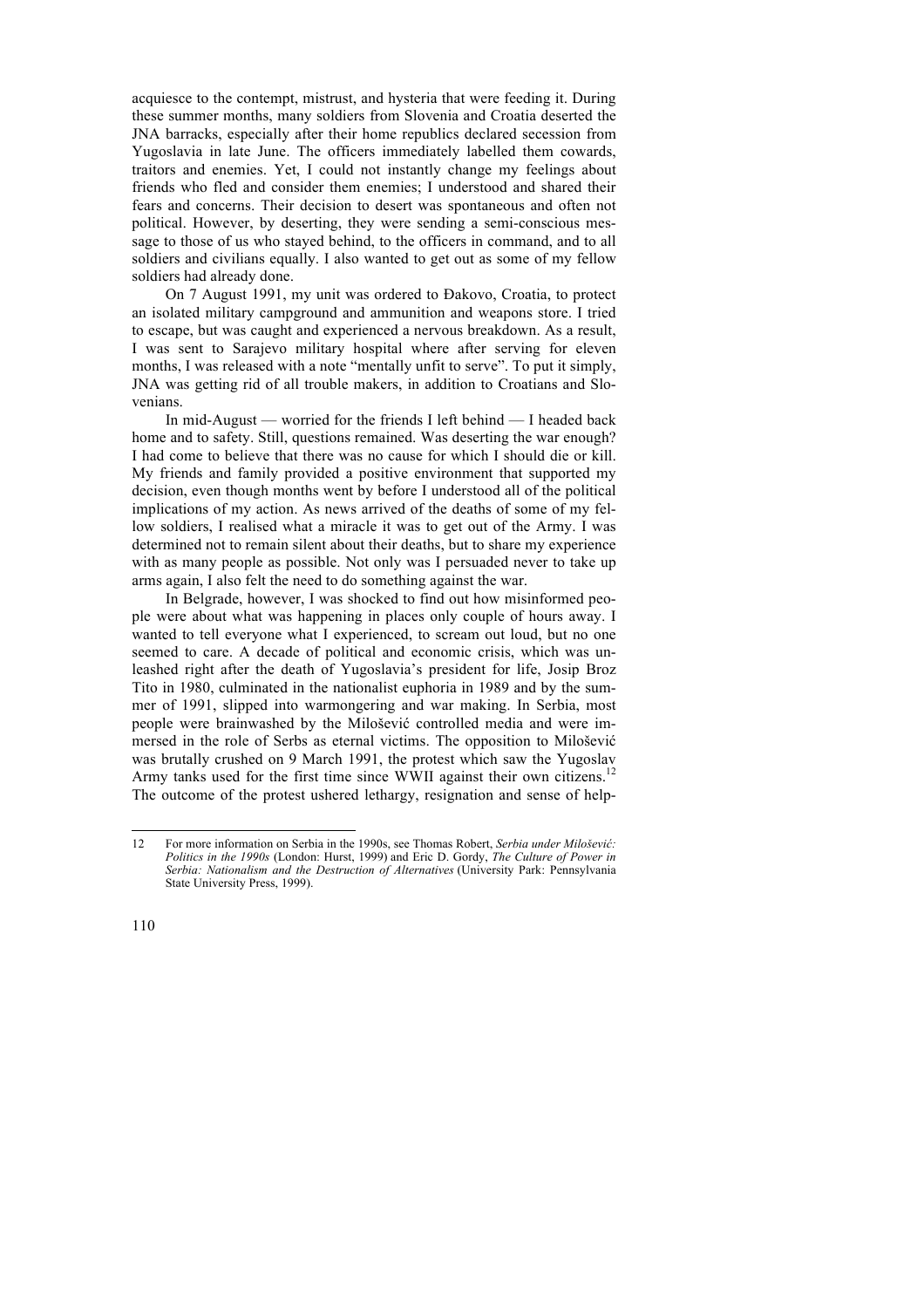lessness, while the media stirred up fear and nationalist hate which, to some extent, explains why oppositional and anti-war activities that ensued could not stimulate massive participation.

In the midst of the war mobilisation and agitation of autumn 1991, almost by chance, I encountered a few people who protested against the war by lighting candles every evening in front of Slobodan Milošević's residence in Belgrade's Pioneer Park. There were also organised protests against the shelling of Vukovar and Dubrovnik. I was relieved to meet some other people who were equally tormented and refused to be silenced. That winter, I joined the organisation behind the protests, Belgrade's Centre for Anti-War Action [Centar za antiratne akcije (CAA)], which was formed earlier that summer, to channel and voice resistance to war.<sup>13</sup> During the winter and spring of 1992, as the war in Croatia was halted, the tensions rose into explosions in Bosnia and Herzegovina with even more fatal consequences as the war there would last for another three years. In that initial period, my and everybody else's activism consisted of street protests as we had too little experience, means and opportunity to do anything else. The first actions I remember ended as failures. One was a peace caravan to Sarajevo, trying to alert people to the future of Bosnia and Herzegovina if the war spread there. Then, there was a campaign to collect 100,000 signatures necessary for a referendum in which the citizens of Serbia would vote on whether soldiers from Serbia should fight beyond its borders. We managed to collect only around 60,000 signatures. Nevertheless, the activists at CAA remained committed to their cause and in the spring of 1992, organised some of the biggest peace protests ever in Yugoslavia, in which I was heavily involved. Similar rallies took place in Bosnia and Herzegovina, but to no avail.

The early summer of 1992 saw the peak of protests in Belgrade, from peace marches and concerts, in which I took part, to student strikes and demonstrations. To our huge dismay, Serbia's president, Slobodan Milošević, who for us personified all the evil of war waging and destruction, survived seemingly unscathed. Nevertheless, I experienced a turning point in my activism or better to call it a life changing experience, when the CAA director Vesna Pešić selected me to attend the International Conscientious Objectors' Meeting (ICOM) in Larzac, France. In Larzac, I met many men and women from all over the world who opposed war and militarisation in principle. Most of them were not personally affected by war as we in the former Yugoslavia were, but some had spent years in prison or hiding or in exile because of their refusal to do military service. Yet, they were all interested in my experience and selflessly offered to help and, indeed, many spent later years actively supporting peace movements in the former Yugoslavia. While my resistance to war was mostly based on personal experience, their objection to

 <sup>13</sup> For an illustrated English language volume documenting protests and citizen initiatives in Belgrade in the 1990s, see Group of Authors, *The Last Decade. Serbian Citizens in the Struggle for Democracy and an Open Society 1991–2001* (Belgrade: Media Centar, 2001).

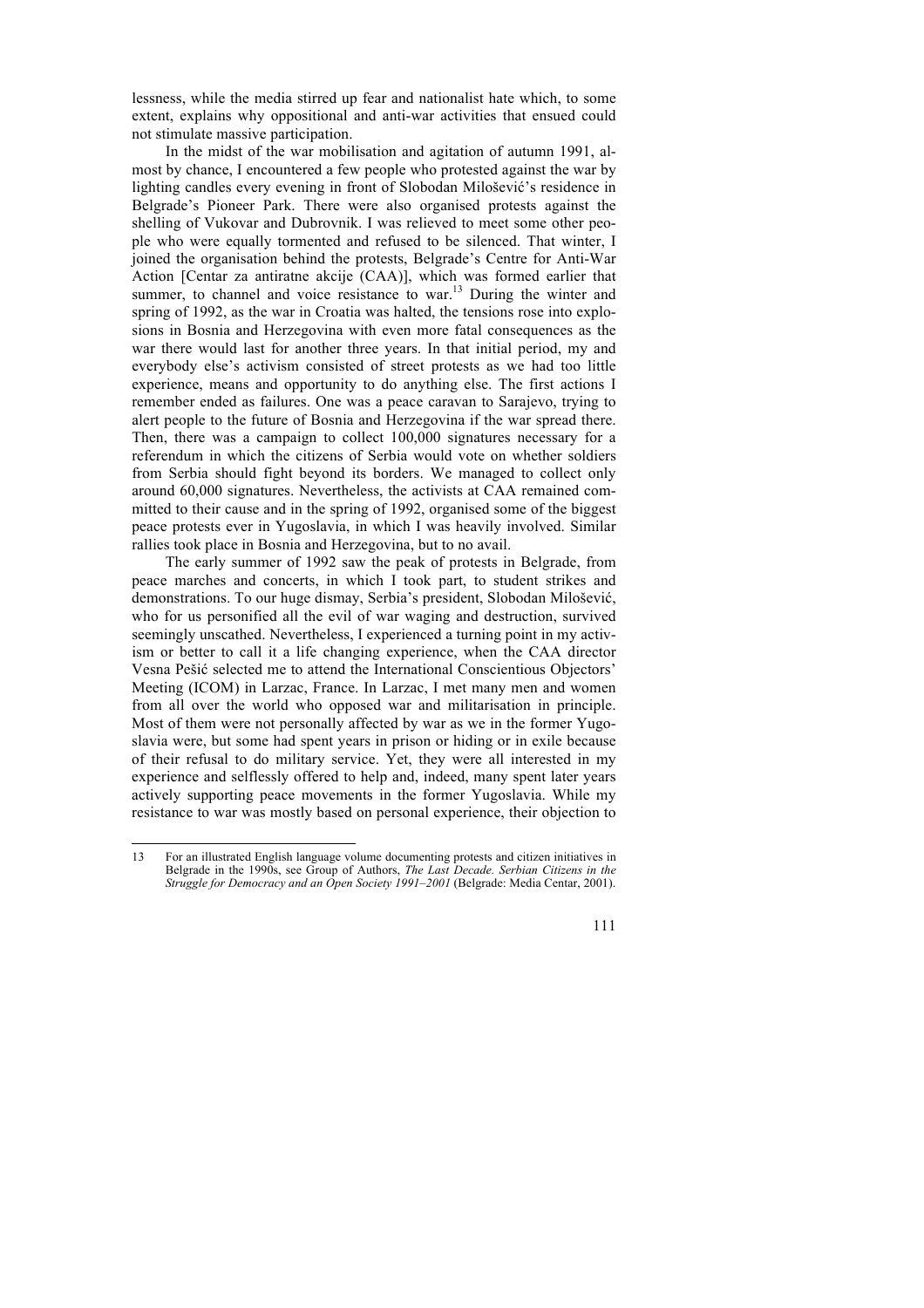war was based on their conscience, religious and moral values and their knowledge of historical experience, as well as the injustice, suffering and destruction wars cause. Meeting other war resisters and exchanging thoughts and experiences with them, made me more political, more steadfast in my refusal of militarism, nationalism and violence and more motivated to do something about it. On that trip, I also recognised that the few of us who were resisting the war in Belgrade were not alone.

## *Being an activist*

The failure of several mass protests in 1992 further contributed to a sense of resignation in Belgrade and throughout Serbia. Just when we thought it could not get any worse, an international economic embargo was imposed on Serbia, which sentenced many people to a struggle for survival and political apathy, as the embargo only targeted the general public, including all of us who were regime opponents. In these precarious circumstances, I became a full time anti-war activist. Upon return from Larzac, I got closer to the Women in Black [Žene u crnom (ŽUC)] who I saw protesting dressed in black and in silence from October 1991. During the first conflict resolution training session, organised by CAA and delivered by American peace activist Eric Bachman, I befriended Staša Zajović, a feminist and one of the founders of ŽUC, who introduced me to the others. I admired their uncompromising antimilitarist stance, their refusal to obey and especially the visibility of their protest strategy. ŽUC reliance on the feminist slogan "Not in My Name" and insistence on individual and moral responsibility of knowing, speaking up and resisting, fitted very well with my views and recently acquired understanding of conscientious objection.<sup>14</sup> We became natural allies. ŽUC followed the segment of the feminist movement that did not seek to attain equality with men by joining traditionally masculine roles such as the military. On the contrary, they believed men must achieve equality with women by not exerting violence over women and not making use of the army, but rather through participating in the bringing up of children, in housework, care for the elderly and powerless, etc. This would be the first step not only for a society without soldiers (male or female), but also for a society without the militaristic values which produce war, oppression, discrimination and violence.

For a young and vulnerable man that I was, ŽUC provided a very welcoming and embracing environment. In the following years, several other men joined, though the group remained primarily a women's organisation.<sup>15</sup>

<sup>14</sup> See Bojan Bilić, *We Were Gasping for Air: [Post-]Yugoslav Anti-War Activism* (Baden-Baden: Nomos, 2012).

<sup>15</sup> Sintija Kokburn, "Muškarci u Ženama u crnom," in Staša Zajović *et al*. (eds.), *Žene za mir*, (Belgrade: Žene u crnom, 2007), pp. 36–9.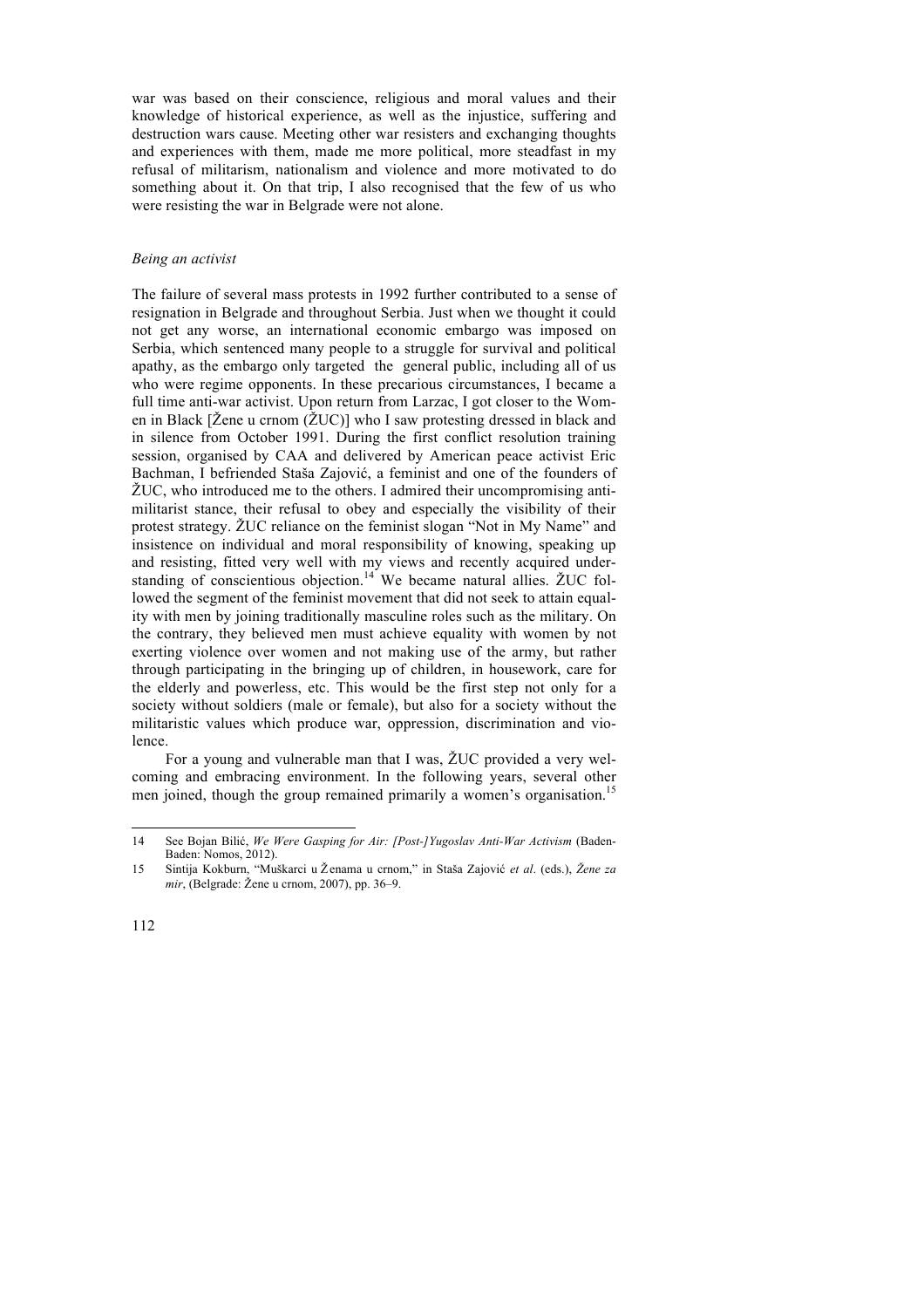Being a feminist and women's group, ŽUC brought some rare qualities into political activism. The women in the group cared for each other in all possible ways when this care was most needed as the sense of community and society in Belgrade was rapidly disappearing. Solidarity became our chief motto and we later tried to reproduce and recreate the same solidarity when we worked in refugee camps, with deserters or any other victim of war or discrimination. The group's premises became a sort of commune where we worked, cooked, ate and often slept — if work or just talk kept us late. Time and again any one of us would be hurt by personal loss or trouble. Some did not know where their loved ones were or whether they were alive. And we were all immersed in anxieties and anger while constantly in search of meaning of what we did and believed. Being together was what saved us all and helped us go on, even in the most troublesome times. We would often gather and sing and dance our fears and tensions away. Eating together or partying was as important as working, writing or standing in the square in protest. For better or worse, we merged life with activism. While this helped us to survive, blurring the borders between the two meant very often that the focus was lost. Moreover, it made it much more difficult to disentangle myself/ourselves from such a life once the war was over and ties among us loosened.

Throughout the war period, and indeed continuing today, ŽUC remained welcoming, participatory, and pro-active — which attracted both young women and men whereas many other anti-war organisations suffered from "bourgeois" conventions and hierarchical set-up and decision making systems, which were an obstacles (especially for young people) to joining. One example is that in  $\zeta$ UC we all used egalitarian "ti" form in addressing each other regardless of age, sex or status. Nevertheless, neither ŽUC nor any other anti-war group in the former Yugoslavia ever acquired a massive following. In my view, there are several important reasons behind weak civic anti-war engagement. First, the idea of civic activism, even if only sporadically present in Yugoslavia, mostly died out due to the Communist Party monism.<sup>16</sup> As all activities were either organised, managed or controlled by the Party, non-Party members, especially young people, lost enthusiasm and the belief they can influence anything. Any activism smacked of being too close to the Party or to power of some sort. Another consequence of strict party controlled activism in a country where most Party leaders and members hailed from rural, patriarchal and conservative areas was the absolute lack of empathy for "Otherness," be it in terms of disability, sexual preference or simply outlook on life. During my activist years, I also witnessed time and again how the nascent peace movement in Serbia and all over the former

 <sup>16</sup> Vojislav Koštunica and Kosta Čavoški, *Party Pluralism or Monism: Social Movements and the Political System in Yugoslavia, 1944–1949* (Boulder: East European Monographs, 1985), is an early analysis of the creation of the Communist Party political and social monopoly in Yugoslavia.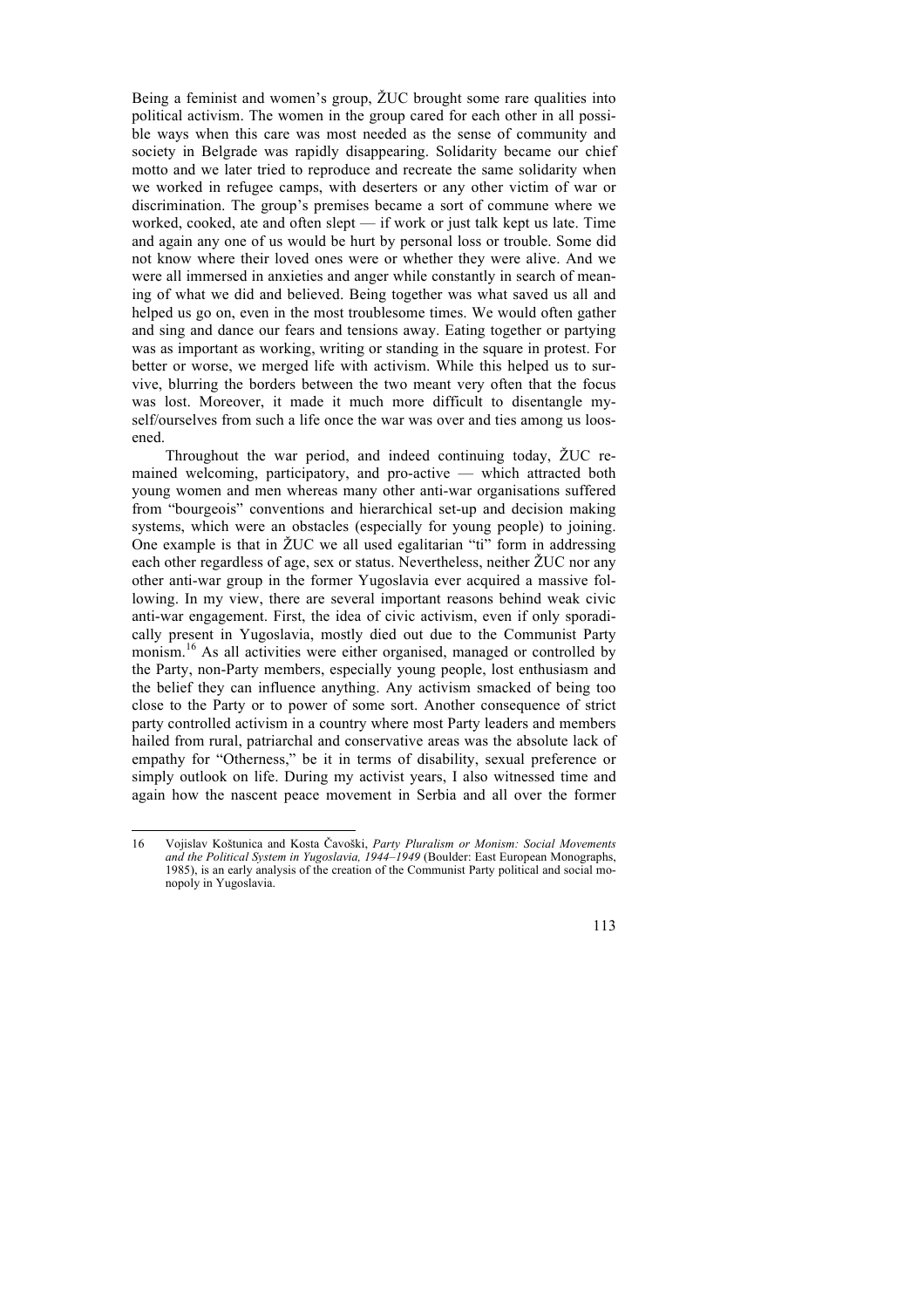Yugoslavia had continuously — and often unsuccessfully — struggled to differ from the mainstream and become alternative, not only in strictly political terms or in a simple rejection of nationalism, but in group culture and ways of working. In this regard, ŽUC was a notable exception. I also believe that the lack of massive appeal should be attributed to years of nationalist propaganda which made people more suspicious and xenophobic, if not outright chauvinistic. Finally, one should not ignore the effect of condemnation and repression to which we were continuously exposed. One basically needed courage and strong personal motivation to join. And, then, it was hard to join "part-time" as activism and the group sucked-up so much time and energy.

The core of ŽUC was made up of a few feminists who had been active since the 1970s in women and human rights' groups. Their ideological and practical realisation that the Communist-led system failed to address, let alone solve, major women's issues prompted them to act and create some of the first political groups and organisations in the  $1980s$ .<sup>17</sup> By 1991, they were experienced activists and had already established international contacts. The rise of nationalism and war preparations sounded the biggest threat to decades of women's struggle and feminists were the first to mobilise. In a rather peculiar way, they were joined by some of the mothers who they met during protests in which mothers demanded the return of their sons from JNA. The mothers' movement was one of the most politically manipulated protests in the former Yugoslavia as some of the mothers who got their sons released from JNA later took a nationalist stance. In Croatia, some mothers created an organisation called Rampart of Love [Bedem ljubavi], which stood at the forefront of nationalist and state-led propaganda, while in Serbia, the mothers' protest was associated with the controversial role played by Nena Kunijević.<sup>18</sup> Nevertheless, a few of the "mothers" that joined ŽUC stuck to their principles and continued their activism even after their sons were released. They had more to learn about feminism, but had already embraced female solidarity. Later on, some women refugees from Bosnia and Herzegovina also joined, followed by many other people from diverse social and ethnic backgrounds and of all genders and ages. This diversity also meant that we

 <sup>17</sup> One of the oldest members of ŽUC was a WWII veteran Neda Božinović. During the war years in the 1990s, she was writing a history of women's issues and the women's movement in Serbia and we all contributed with criticism, enquiry or simply typing and correcting. We later published it as Neda Božinović, *Žensko pitanje u Srbiji u XIX i XX veku* (Belgrade: '94 and Žene u crnom, 1996). The book gives an overview of the women's movement in Serbia and explains the "revival" of feminist activism in the 1980s and 1990s.

<sup>18</sup> For more on the mothers' protests and early anti-war resistance in Serbia, see Obrad Kesić, "Women and Gender Imagery in Bosnia: Amazons, Sluts, Victims, Witches, and Wombs," in Sabrina P. Ramet (ed.), *Gender Politics in the Western Balkans: Women and Society in Yugoslavia and the Yugoslav Successor States* (University Park: The Pennsylvania State University Press, 1999), pp. 187–202; and Jasmina Lukić, "Media Representations of Men and Women in Times of War and Crisis: The Case of Serbia," in Susan Gal and Gail Kligman (eds.), *Reproducing Gender: Politics, Publics and Everyday Life after Socialism* (Princeton: Princeton University Press, 2000), pp. 393–423.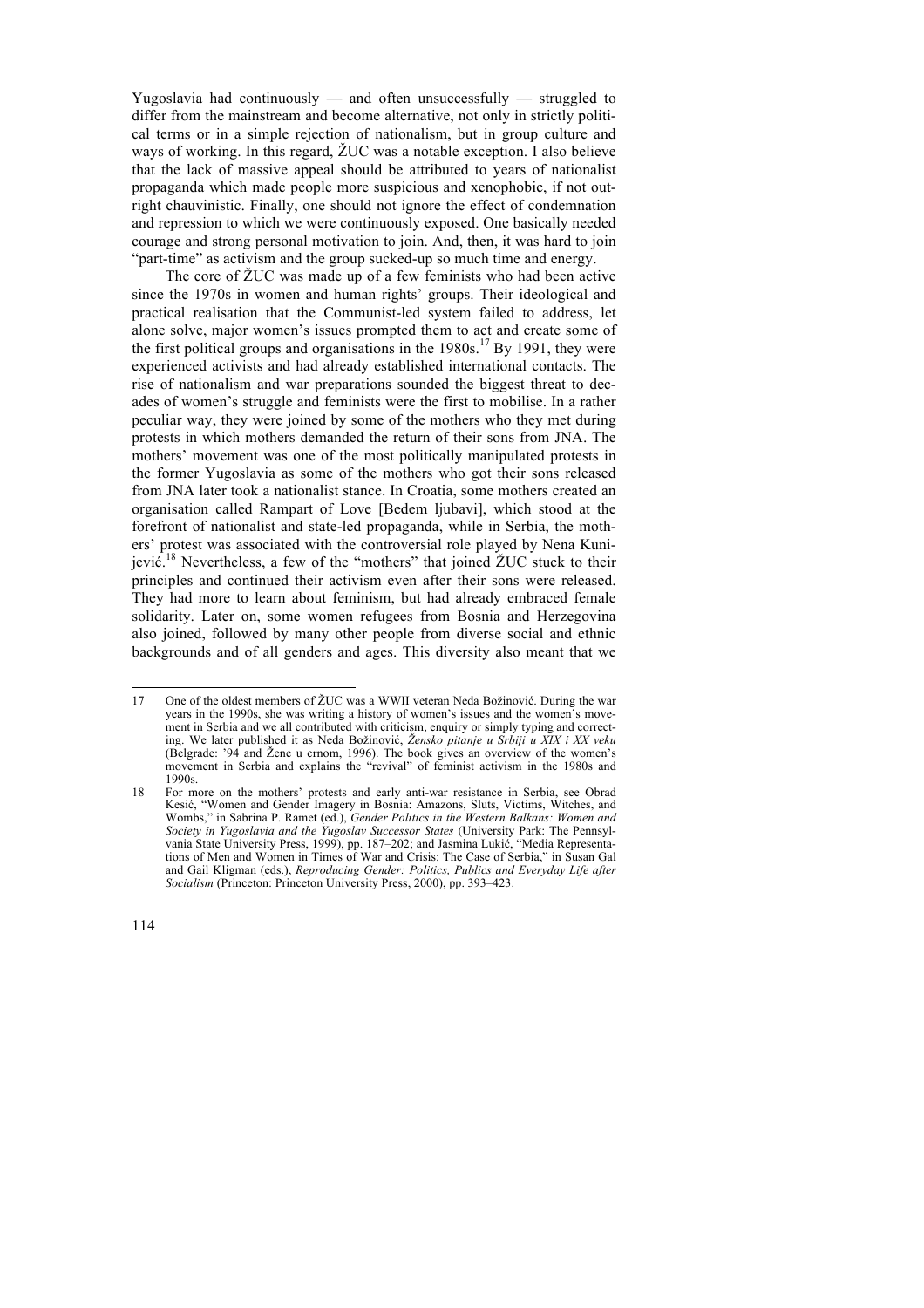were just a randomly assembled group without a particular peer connection. Rejection of war, nationalism and violence united us and we all enjoyed diversity which was spontaneously created in the group, but it also caused conflicts and demanded an extra effort to manage.

During the war years, ŽUC held weekly public protests against the war every Wednesday, as well as on many other occasions and worked tirelessly on counter-information spreading, support to refugees and peace education. Initially, there was not much division of labour in ŽUC, but when I joined, I became unofficially "in charge" of conscientious objection (CO) and deserters. From their beginning in October 1991, ŽUC openly expressed solidarity with those who refused to go to the front, demanding amnesty for deserters as well as an end to the mobilisation for war. The draft-refusers and deserters seemed left to themselves as they could only choose between fleeing the country or hiding. CAA and the Yugoslav Committee of Lawyers for Human Rights [Jugoslovenski komitet pravnika za ljudska prava] offered legal counselling at some stages. We wanted to offer more — direct moral, emotional, and sometimes practical support to deserters and conscientious objectors. That was easier said than done. No one dared to talk openly about it. It was only through personal connections that we established contacts with some men who deserted the army or were in danger of being conscripted. We tried to hide them, find them shelter, something to do, provide lawyers or safe passage to other countries (the latter of which was the most difficult).

None of the above would have been possible without the cooperation and support we were getting from abroad. From its beginning, ŽUC worked to establish a strong international solidarity network. Over the years, we established very lasting and solid ties with anti-militarist and anti-war groups all over Europe, especially in Germany, Italy and Spain. We also became associated with international anti-military networks (War Resisters' International, Amnesty International, European Bureau for CO, German Peace Society and Spanish Movement for CO, to mention but a few). Their support was immeasurable, not just in terms of the aid that they delivered to refugees, deserters and other victims of war through us, but also in terms of moral and political support that kept us going and so often transformed our disillusionment into hope. They told us about other conflicts in the world and various strategies used to oppose war and violence; taught us conflict resolution and how to use computers; widened our views and improved our tactics. Some of our international friends came and stayed volunteering with us for years; others often came for visits; others were lobbying in their own countries and preferred not to travel; but with all of them, we formed a single movement and worked towards the same goal. Unfortunately, international solidarity was often misunderstood. Some who received aid, given out of solidarity, conformed to their role of "victims," while others who offered solidarity acted paternalistically. Frequently, we overlooked these problems because we were too exhausted and busy with the day to day work.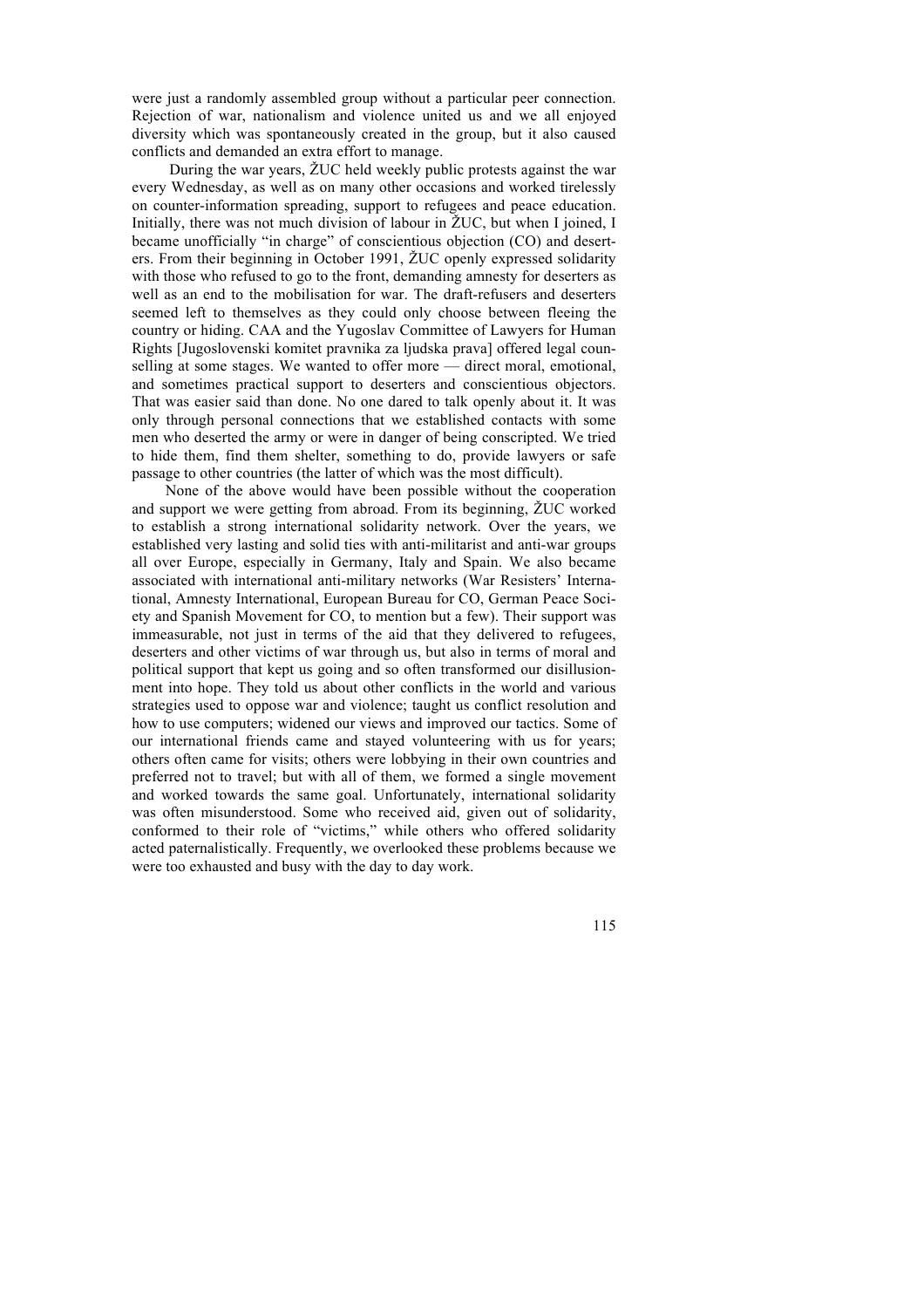In order to keep our friends and everybody around the world informed about what was going on, we organised a counter-information campaign, covering issues one could not come across in mainstream media. I wrote reports about mobilisations and trials of deserters and conscientious objectors. We later collected and published all this materials in a booklet in four languages entitled *Deserters from the War in Former Yugoslavia*. <sup>19</sup> In Serbia, it was more difficult to get attention and publicly promote war resistance. The monthly political journal *Republika* was the only media, albeit with very limited circulation, that regularly supported individuals and groups resisting the war, including conscientious objectors and deserters, and published several of my articles.<sup>20</sup> In order to overcome the media isolation from 1996 to 1998, almost singlehandedly I prepared and published nine issues of a special journal on conscientious objection — *Prigovor* [Objection], that we also managed to have printed and distributed with the refugee newspaper *Odgovor* [Response] in very large numbers. When the atmosphere of fear and apathy subsided slightly in 1997-8, we launched a campaign to support religious objector Pavle Božić and several newspapers featured our story.<sup>21</sup> Supporting Pavle, I came across the Nazarenes, the religious sect active in Serbia/Yugoslavia since the second half of the nineteen century. A generation of their faithful spent their best years in jail and Pavle was the last in line. Pavle and the Nazarenes taught me about Jesus' Sermon on the Mount and sacrifices the Nazarenes are ready to endure for their faith. With another activist I went to visit him when he served his repeated sentence and we could not but admire the religious hymns other Nazarenes sang outside of the prison where we met to support him. My activism led me to discover the Nazarenes and their important role in the history of Hungary and Serbia, which later on became the focus of my major research study. $^{2}$ 

Another part of my work was to promote CO to compulsory military service. In Serbia CO was nominally introduced in the Constitution, but without laws to follow it, remained illegal and punishable. We organised events every 15 May, the International Day of Conscientious Objection, wrote about it, published leaflets, etc, but our message was slow to spread. We then encountered unexpected allies who helped us to spread the word and engage many young people in favour of it. While working in refugee camps across Serbia we came across a group of youngsters that listened to or played

 <sup>19</sup> The Italian edition had an official publisher, whereas we published the Serbian/English/Spanish versions. See Bojan Aleksov (ed.), *Disertori dalla guerra in ex Jugoslavia* **(**Parma: Alfazeta, 1995).

<sup>20</sup> Bojan Aleksov, "Prigovor savesti," *Republika*, (1994) 83–84, p. 23, and "Žilavi militarizam: ratno okruženje i njegove posledice," *Republika*, (1994) 100, p. 24. See also Bojan Bilić, "Islands of Print Media Resistance: *ARKzin* and *Republika,*" this volume.

<sup>21</sup> See the article by the fellow activist Vladimir Marković, "Pavle Bozic, Advocate of Conscience," Available at: <www.zeneucrnom.org/index.php?option=com\_ content& ta sk=view&id=119&Itemid=1> (Accessed 30 July 2012).

<sup>22</sup> Bojan Aleksov, *Religious Dissent between the Modern and the National: Nazarenes in Hungary and Serbia 1850–1914* (Wiesbaden: Harrassowitz Verlag, 2006).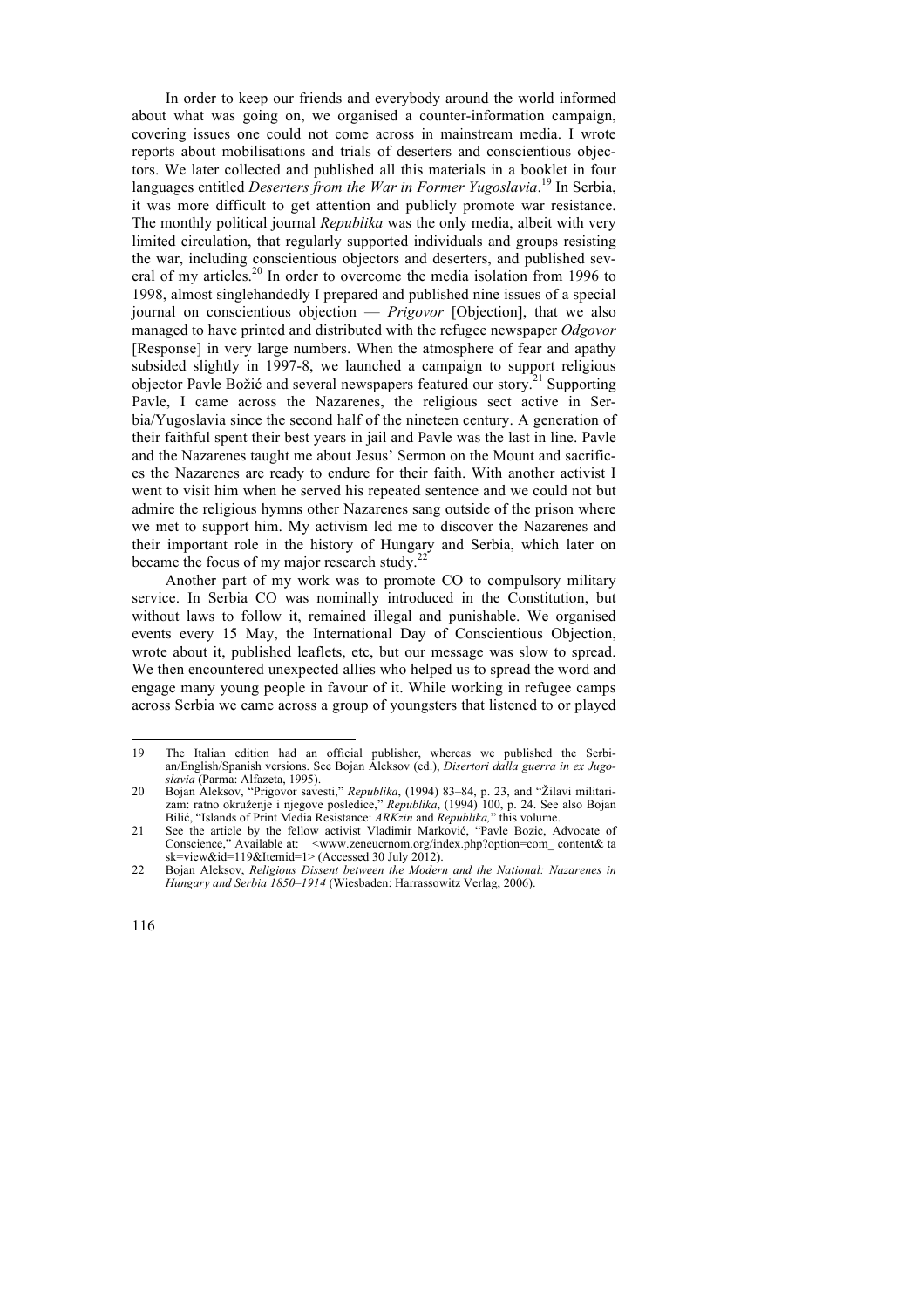hard-core music and defined themselves as "anarcho-punks". Very soon they became our most ardent supporters and added the most to the age/gender/social background diversity at ŽUC. They came from Smederevska Palanka, Kraljevo, Kragujevac, Sombor and many other places and already functioned as a network. Getting to know them enabled us to promote CO in their concerts and festivals, but we also organised public events such as lectures or protests or leafleting together in their home towns. As a group, we also discovered that we had more appeal in the Serbian countryside than in Belgrade where many people demonstrated a big city arrogant dismissal of our underground (and to them, useless) activism. The young hardcore fans provided a major boost to our activism and opened a whole new world for me, a city boy, into different kind of music. We became close friends and to me that was as novel and different as bonding with feminists or soldiers' mothers or Nazarenes before. In the summer of 1995, a big group of us went on a long train and boat journey to Ikaria island in the Aegean to attend the meeting of European COs. Again, for our new CO activists, meeting other European youngsters who rejected war was the same profound experience as it had been for me a couple of years earlier. Discussing, eating, playing music and sleeping on the beach, we also enjoyed a short escape from our grim reality back home.

That summer and autumn we faced the biggest forced mobilisation in Serbia since 1991, targeting refugees who took shelter in Serbia. After the ordeal and expulsion they experienced in Croatia and Bosnia and Herzegovina, these men who had escaped to Serbia to safety were being illegally captured by Serbian police or paramilitaries and, often after torture, sent back to fight. We recorded the cases, talked with the families, wrote reports, protests, and appeals. But none of us could hide and protect somebody's son or husband, or issue him a passport or a German, French or any other visa as we stated in our plea to foreign governments in  $1995<sup>23</sup>$  We could neither attract the attention of the major media nor influence the political forces capable of making difference, despite some major victories, such as the European Parliament resolution on the deserters from the former Yugoslavia, adopted on 28 October 1993 and the Council of Europe Resolution 1042 from the following year.<sup>24</sup> While these statements "condemned strongly" the fighting in Yugoslavia, the asylum agencies of the EU countries refused to accept deserters from this conflict as refugees and often did not even let them in the country. Our impression has always been that there was generally little con-

 <sup>23</sup> For one of the numerous reports we produced in this period, see "Statement: Marking the Forced Mobilization of Refugees in Serbia," (1995). Available at: <www.zeneucrnom.org /index.php?option=com\_content&task=view&id=117&Itemid=16> (Accessed 30 July 20- 12).

<sup>24</sup> "Resolution 1042 (1994) on Deserters and Draft Resisters From the Republics of the Former Yugoslavia," Available at: <www.assembly.coe.int/Main.asp?link=/Documents / AdoptedText/ta94/ERES1042.htm> (Accessed 30 July 20121). See also Vesna Bjekic and Ozrenka Radulovic, "A Right to Desert," *Index on Censorship*, 23 (1994) 1–2, pp. 156–7.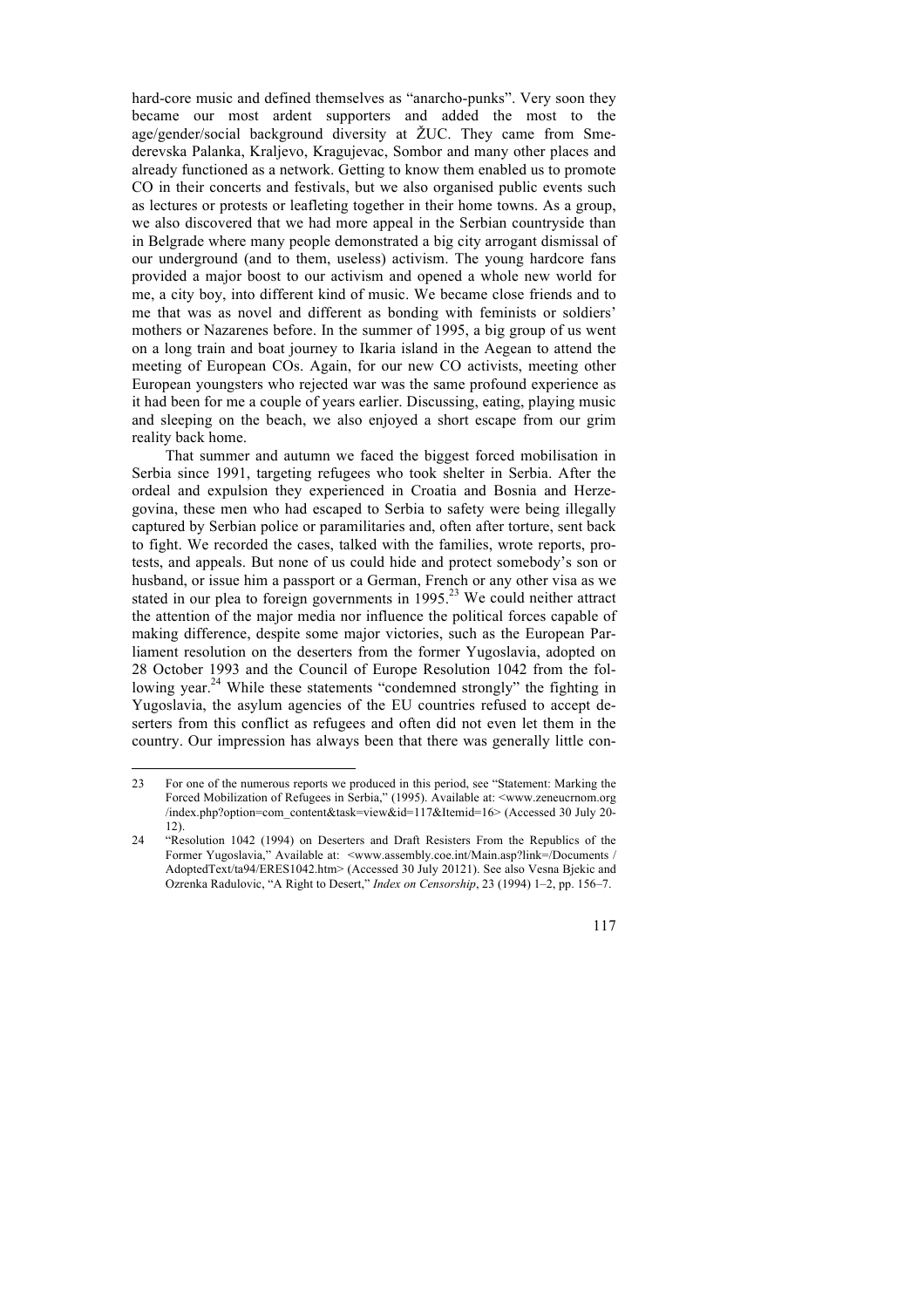sensus and enthusiasm among power-holding countries to prevent or stop the war in the former Yugoslavia. Paradoxically, when this will was displayed, war resisters were treated as objects for manipulation. In 1999, NATO dropped millions of leaflets over Serbia appealing to men not to join the Serbian armed force (or to desert it) during its bombing campaign over Kosovo. When hundreds of young men fled from Serbia to Hungary to avoid participating in this all-out war against NATO, I expected they would finally receive the support needed. Back in Serbia over 22,000 cases of desertion or refusal of call-ups were lodged with courts and around 7,700 charges were pressed in less than a year.<sup>25</sup> Moreover, most of the deserters in Hungary risked their lives to escape and cross the borders illegally. As I happened to be in Budapest and encountered many of them, I used my know-how and contacts to raise the alarm. International human rights organisations claimed they were entitled to refugee status according to the Geneva Convention. On 6 May 1999, the European Parliament again adopted a joint resolution on the situation in Kosovo in which under point 13, it called on the Member States to take in Yugoslav Army deserters and conscientious objectors and grant them a temporary right of abode in EU.<sup>26</sup> I managed to get several major newspapers and television stations to report on the issue, which seemed very clear — these men fled an internationally condemned war and escaped orders from political leaders who had been accused of war crimes. Nevertheless, neither UNHCR nor any NATO member country ever considered them to be rightful refugees. The Hungarian authorities were left alone to deal with them and denied them legal status and aid. With the help of Amnesty International, I led a campaign on their behalf which we called "Safe House" and we secured some modest aid so that they could survive in this grey area. I managed to assist only a few of them to get out by linking them with support networks in Germany, where some attained asylum. Some also went to other countries, but again only through private support networks.

The most important and sensitive aspect of our work was the links and relationships we maintained with individuals and groups from other parts of the former Yugoslavia especially from Bosnia and Herzegovina and Croatia, as they were officially considered the "enemy" side. With phone lines interrupted, this task seemed almost impossible. But our foreign friends helped again. They established first email networks (ZaMir); organised reunions in Hungary (in Mohács, close to Serbian/Hungarian border) or invited us to-

 <sup>25</sup> *<sup>O</sup>či boje fronta: Projekat Centra za antiratnu akciju o licima koja se nisu odazvala vojnom pozivu ili su pobegla iz Vojske Jugoslavije tokom NATO intervencije u SR Jugoslaviji* (Belgrade: Centar za antiratnu akciju, 2000), pp. 34–5. In the year between the NATO campaign and the overthrow Milošević, the Serbian Military Courts sentenced 970 people on these charges, from one to seven years in prison.

<sup>26</sup> A German member of the European Parliament, André Brie, refers to this resolution in his letter to the Council of Europe. Available at: <http://eur-lex.europa. eu/Notice.do?mode=dbl&lang=en&ihmlang=en&lng1=en,en&lng2=da,de,el,en,es,fi,fr,it,nl,pt,sv,&val=2537 05:cs&page=> (Accessed 8 August 2012).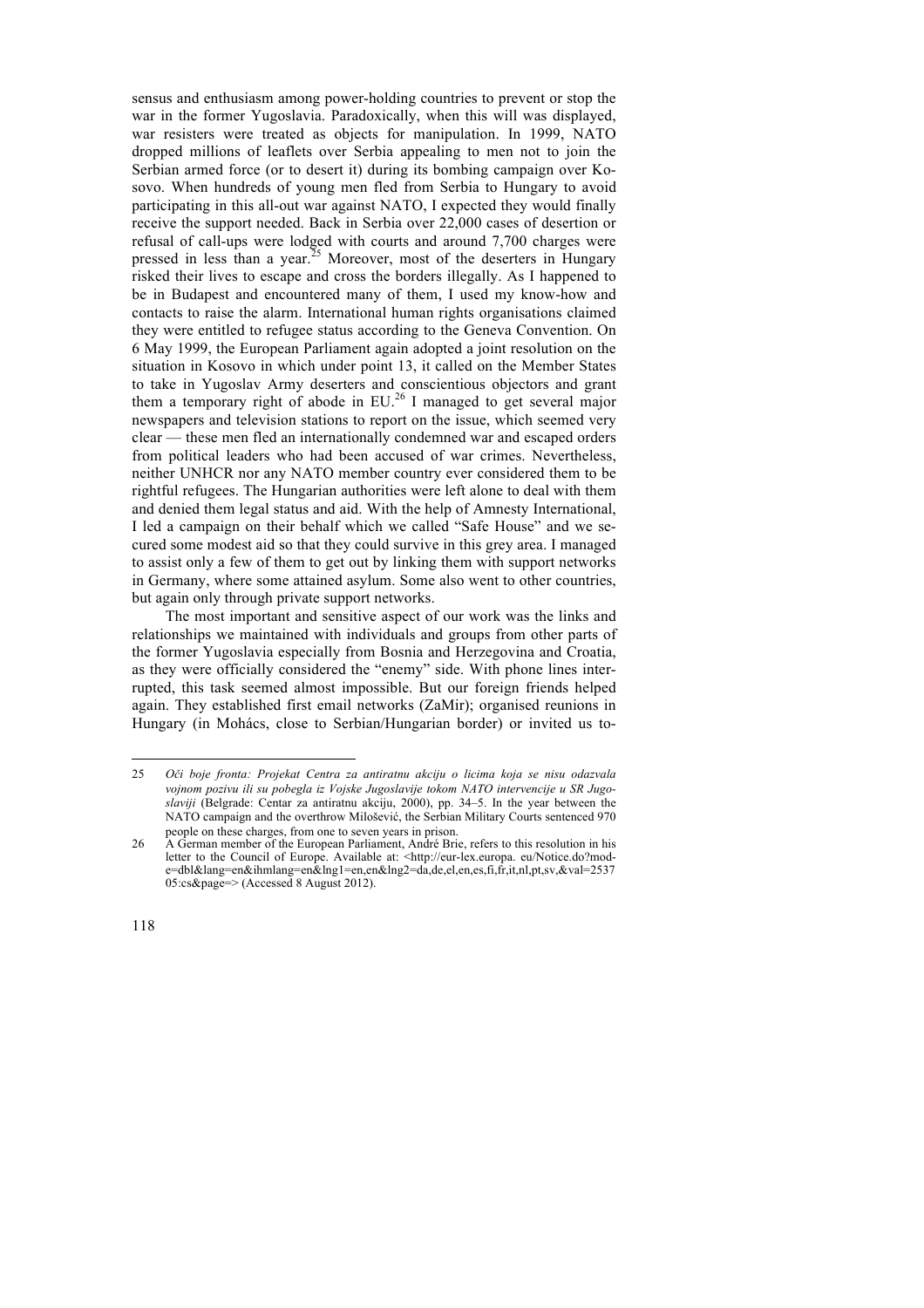gether to meetings in third countries. Already on my first trip to Larzac, I met Zoran Oštrić and Roberto Spiz from the Anti-War Campaign of Croatia [Antiratna kampanja Hrvatske (ARK)]. Later on, our contacts became more intense and we valued every occasion to meet and hear what our fellow activists from Croatia or Bosnia and Herzegovina had to say. Refusing to accept division, hate speech and propaganda, or the isolation that comes from ignorance, we strove to have our eyes and ears open to other stories and opinions. We felt both empowered and legitimised by knowing, witnessing, and testifying about "the other side". It was especially important to establish and maintain links in war-torn Bosnia and Herzegovina. Our greatest victory was when two women from Bosnia and Herzegovina attended a ŽUC's annual meeting for the first time. It was not enough that we were to bear witness and tell their stories, but it was vital to have real people testifying about their work in war zone. I spent the whole day at the border waiting for them and then taking them to Novi Sad where our meeting took place. We felt borders to be our greatest enemy and we strove relentlessly to cross and overcome them. But there again, no understanding or solidarity was shown to civilians or peace activists from European states and their bureaucracies. Our freedom of movement was hampered by visas introduced from the end of 1991 and we were often exposed to humiliating treatment in order to get them. Travelling to "the other side" and meeting fellow activists was just the first step. Overcoming differences or working together was much more complex.

In terms of approach, I always felt that we were more impulsive, radical and rebellious, whereas the peace activists in Zagreb were more systematic and long term oriented. To put it more bluntly, many of us thought they were too complacent with the new Croatian state, whereas many of them thought we were just useless Yugonostalgics. While some of this might be true from today's perspective, I think much of the difference can be explained out by the contexts in which we operated. No matter how much we opposed it, we were determined by our context and could do little to move beyond it. As I already stated, civil society was only rudimentary in the Communist ruled Yugoslavia, so apart from personal links between artists, intellectuals and some activists (i.e., feminists and environmentalists), we had little to build upon. We met, exchanged views, published them in our books or reports, but had no means for something more concrete. The funding of peace movements and civic activists in the former Yugoslavia came almost entirely from our international supporters and anti-war networks. Needless to say, this sufficed only to sustain our "symbolic" activities. It took years before first common project between CAA and ARK was fully developed in Pakrac. Even more difficult was to bridge differences with activists in Bosnia and Herzegovina. Most of "the war" that we resisted in Belgrade and Zagreb, and certainly the vast majority of the killing, suffering, displacement and destruction, took place in Bosnia and Herzegovina. Yet, the status of victim does not suffice for anti-war activism to develop and war conditions made it next to impossi-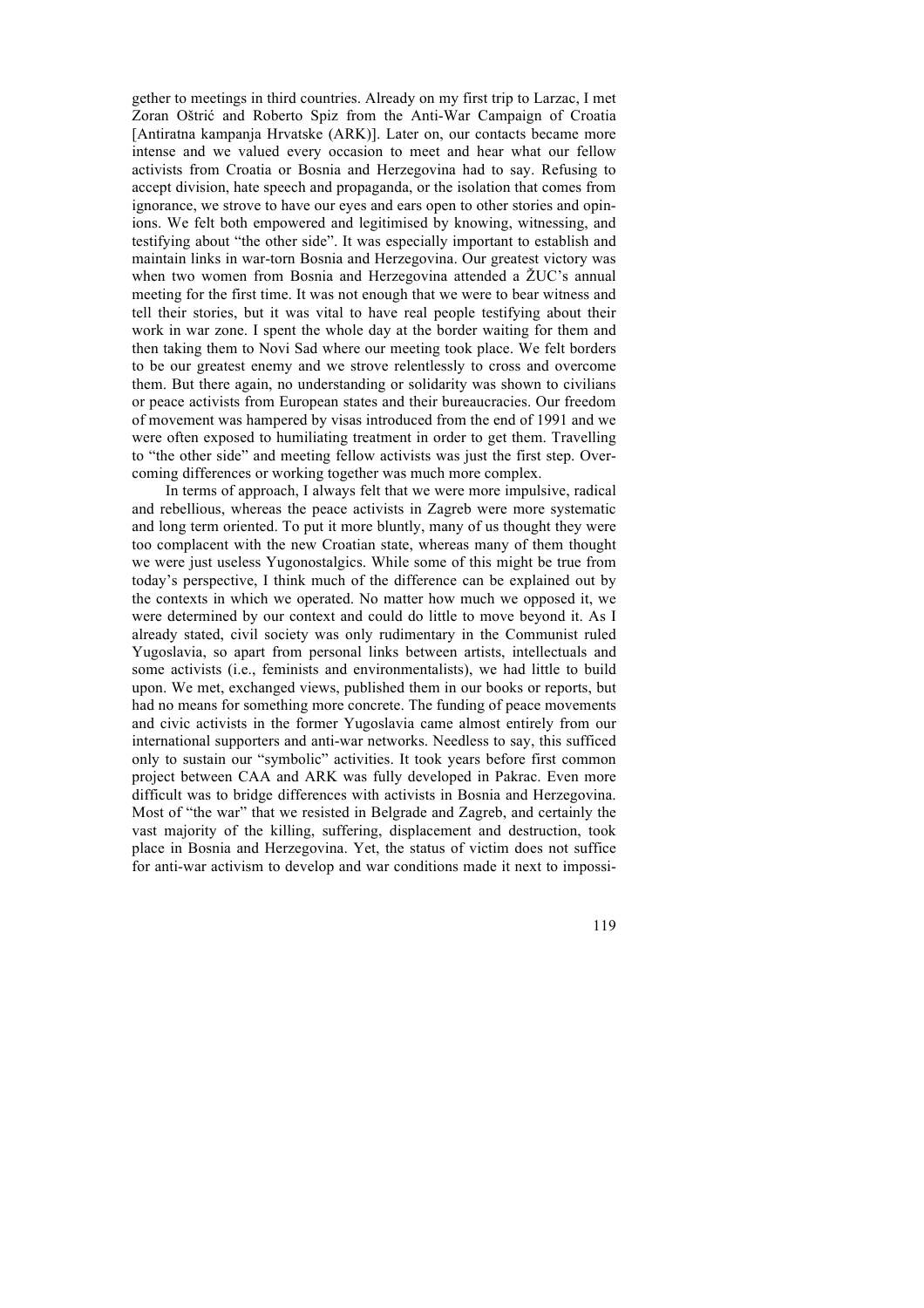ble. At the same time, traditional patriarchal and authoritarian structures remained generally unscathed, forbidding any dissent or activism. Earlier on I listed some reasons behind the lack of civic activism in the former Yugoslavia. I strongly believe they were the most manifest in Bosnia and Herzegovina which, unlike the rest of the country, was under the firm rule of local party leaders until the late 1980s. For long we did not have any connections there except for some private links. Thus, when some activism appeared like groups supporting victims of rape or later the Mothers of Srebrenica we were eager to build ties, but we remained different type of activists. It was especially difficult to find partners among Bosnian Serbs as we clearly singled out Bosnian Serb leadership as war criminals, which for them was impossible. At the same time, many Bosnian Serbs suffered as much as Bosnian Muslims, especially if they lived in cities under Bosnian Muslim control and the anti-war movement both in Serbia and around the world took very long to highlight this. To illustrate how dangerous it was to undertake any action in Bosnia and Herzegovina, let me just mention that I was arrested once when visiting with a group of Norwegians and we were rescued only with the help of their embassy. However, this was nothing compared to what was still to come in my hometown.

I left Belgrade in 1998 to pursue postgraduate studies in Budapest, ceasing temporarily most of my anti-war and anti-militarist activities. The war in Kosovo and the NATO intervention against Serbia in spring 1999, however, prompted me to act again, supporting Serbian conscientious objectors and deserters who fled to Hungary. In summer 2000, I travelled back to Belgrade to inquire about the troubles ŽUC were experiencing as Milošević's regime became increasingly anxious and repressive. It was then that I was kidnapped and tortured in Belgrade by Milošević's State Security. I was held in a room for 23 hours without water, food or sleep, while being interrogated, beaten, humiliated and threatened by seven agents. In order to be released, I had to admit to undertaking anti-state activities and sign a statement and record a video agreeing to co-operate in the future. Once out, I was devastated and on the advice of lawyers and family, I immediately escaped to Montenegro. After meeting other women who fled, we spent a few days there and then crossed over the "green border" into Bosnia and Herzegovina. Eventually, I landed in Berlin where I applied for asylum. Following Milošević's ousting from power later that year, I dropped my asylum request and with the help of the Humanitarian Law Fund [Fond za humanitarno pravo] in Belgrade, initiated charges against the state of Serbia. Initially, the court in the first instance ruled in my favour and awarded me an apology and compensation. Soon after, however, the High Court overruled the verdict and ordered the renewal of the process. After many years of refusal to co-operate, the State Security finally identified the direct perpetrators who, in turn, denied all of the charges. After ten years and numerous legal and paralegal obstacles and delays, the court in Belgrade, in its second ruling, declared my charges void. For the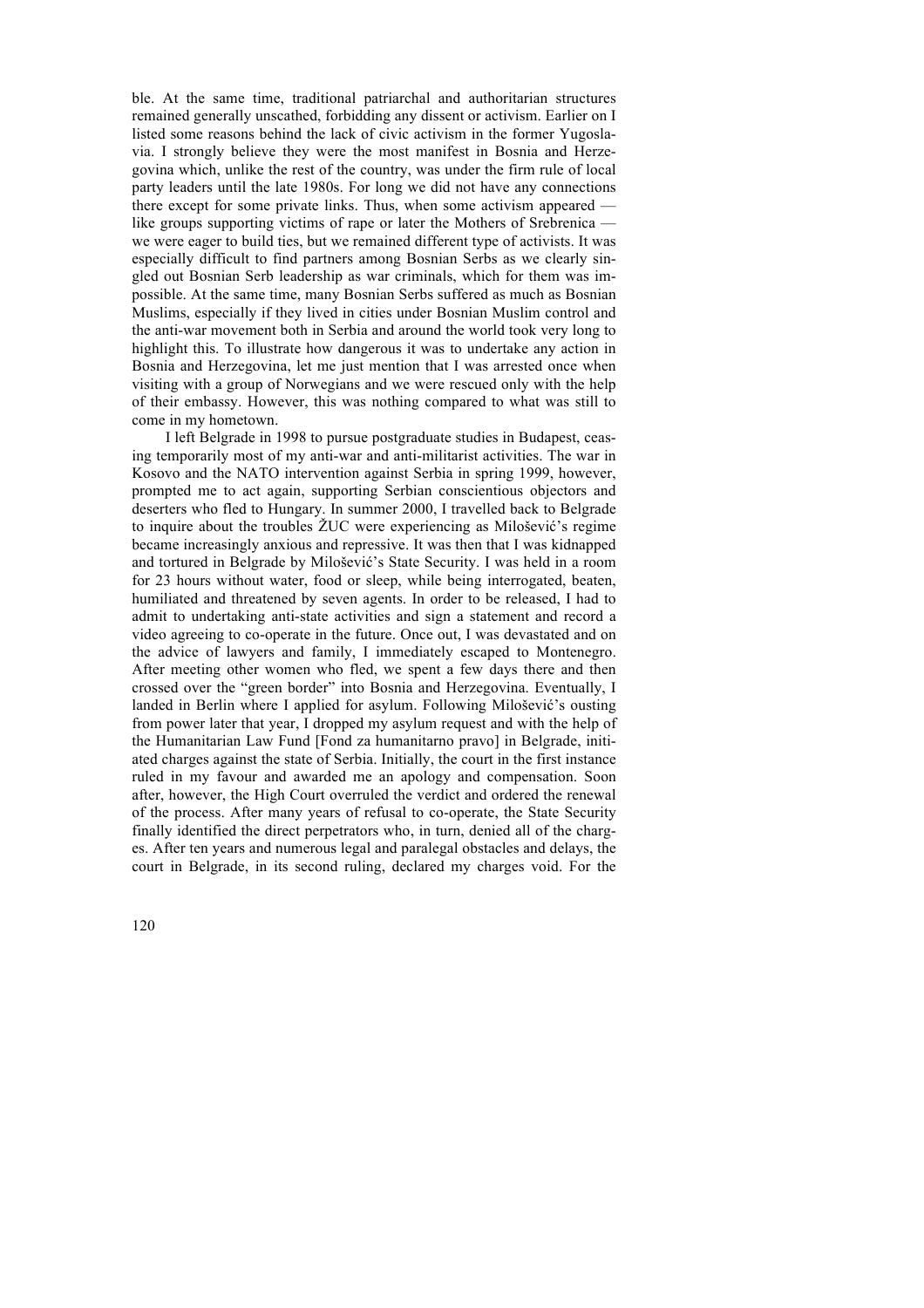most part, this lengthy and burdensome legal process just kept alive for me the humiliations and depravity of Milošević's regime that we got rid of. In July 2012, exactly twelve years later, the Court of Appeal, as the highest legal instance, overturned the previous decisions and ordered the Republic of Serbia to award me three hundred thousand dinars [around 2,500 euros] as compensation for "damage to honour and reputation" inflicted on me by the members of the State Security.

The removal of Milošević and his repressive apparatus after 2000 enabled ŽUC to set up a solid anti-militarist network, consisting of NGOs from many towns in Serbia and Montenegro. The next year, 15 May was celebrated in Serbia in 17 towns simultaneously for the first time, though not entirely without problems.<sup>27</sup> Finally, the network was able to openly promote the right to conscientious objection and advocate the shortening of military service and I returned to Serbia to participate in some public events.<sup>28</sup> Some years later, conscription was abolished, not as a result of our campaign, but like in the rest of the world, because of the introduction of professional troops that are considered more efficient from a financial and practical point of view.

## *Thinking about activism*

As I began to reflect about my anti-war activism for this chapter, I looked for what others wrote on the topic. Unfortunately, there were only a few analyses beyond snapshot surveys.<sup>29</sup> The two authors most analytically concerned with anti-war activism in Serbia were Dević and Fridman.<sup>30</sup> Fridman conducted

<sup>27</sup> More on the Women in Black website: <www.zeneucrnom.org/index.php?option=com\_ content&task=view&id=25&Itemid=16> (Accessed 30 July 2012).

<sup>28</sup> See the article on my debate with Ljubodrag Stojadinović and Srđan Knežević: Predrag Dragosavac and Ivana Semerad, "(Da li) rado ide Srbin u vojnike", *Glas Javnosti,* 16 September 2001. Available at: **<**http://arhiva.glas-javnosti.rs/arhiva/2001/09/16/srpski /T01091506.shtml> (Accessed 30 July 2012).

<sup>29</sup> Some were mentioned previously, in particular, in footnotes 3, 8, 12–14 and 18. The following overviews have generally covered the independent media much better than the anti-war organisations and initiatives, but common to all is no mention of conscientious objection: Ivan Torov, "The Resistance in Serbia," in Jasmina Udovički and James Ridgeway (ed.), *Burn This House: The Making and Unmaking of Yugoslavia* (Durham: Duke University Press, 2000), pp. 247–66; Bojana Šušak, "An Alternative to War," in Nebojša Popov (ed.), *The Road to War in Serbia: Trauma and Catharsis* (Budapest: Central European University Press, 2000), pp. 479–508. There is also ample literature on the protests organised after Milošević annulled the local elections which saw the opposition gain most cities in 1996. See, e.g., Marija Babović *et al*., *'Ajmo, 'ajde, svi u šetnju!: građanski i studentski protest 96/97* (Beograd: Medija centar, 1997); Mladen Lazić (ed.), *Protest in Belgrade: Winter of Discontent* (Budapest: Central European University Press, 1997); Stef Jansen, "The Streets of Belgrade: Urban Space and Protest Identities in Serbia," *Political Geography*, 20 (2001), pp. 35–55.

<sup>30</sup> Ana Dević, "Anti-War Initiatives and the Un-Making of Civic Identities in the Former Yugoslav Republics," *Journal of Historical Sociology*, 10 (1997) 2, pp. 119–56; Orli Fridman, "'It Was Like Fighting a War With Our Own People': Anti-War Activism in Serbia During the 1990s," *Nationalities Papers*, 39 (2011) 4, pp. 507–22.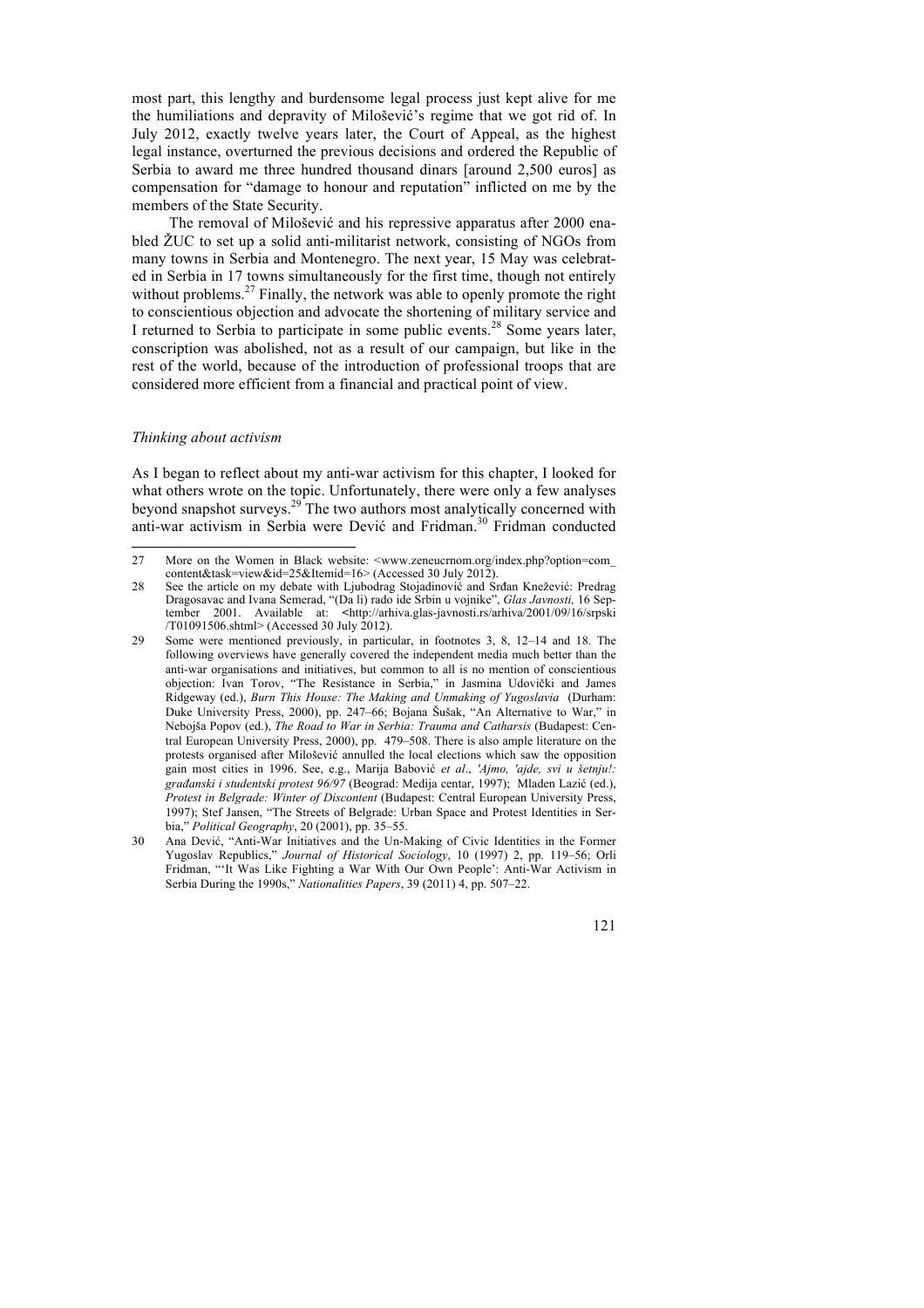lengthy interviews with me as part of her research into "alternative voices" in resisting war and militarism. I cannot agree more with her conclusion that in "combating denial and silence" we "challenged the boundaries of the existing discourse in Serbia, for which [we] paid the price of marginalization.<sup>31</sup> With the distance of ten years, I still think that despite the plurality of resistances in the former Yugoslavia, their persistence over a whole decade and its huge symbolic importance, we have remained marginal. In the process of Yugoslav dissolution and subsequent wars, the vast majority of ex-Yugoslavs supported their war-mongering ethnic leaderships or preferred to stay quiet as most people do in most situations. The lack of a tradition of resistance and political activism was the biggest obstacle we could not overcome. Another obstacle was the hostility spread by the Milošević-controlled media who permanently marked us as "traitors".

Our marginality might seem contradictory to reports about massive draft evasion and desertion, especially in 1991 and 1992. Yugoslavia's last defence minister and highest ranked officer, General Veljko Kadijević, insisted that the widespread draft evasion and desertion were the key factors undermining the Army's capability.32 According to Kadijević, "desertion and draft evasion were organised sabotage which in the critical period of war operations, created a bigger problem than the real strength of enemy forces".<sup>33</sup> Yet, we only have estimates and outsiders' interpretations of the extent, motivation and nature of this massive resistance. None of them point to any organised force behind it. Recently the magazine *Vreme* conducted a survey of draft evasion and desertion within the context of the role of JNA in the dissolution of Yugoslavia.<sup>34</sup> During the summer and autumn of 1991, an estimated  $50,000$ mobilised soldiers rebelled and most returned home from the front line or barracks.<sup>35</sup> There were dramatic acts of personal revolt such as that of Vladimir Živković from Valjevo, who drove his armoured vehicle all the way to Belgrade and stopped in front of the Parliament. Yet the most traumatic and emblematic was the suicide of Miroslav Milenković at Šid cattle market on 20 September 1991. Just mobilised, Milenković, a father of two from Gornji Milanovac, faced a difficult decision. His unit literally split in two. On one side stood those deemed "patriotic," who followed the order to cross the border into Croatia and fight. Opposite them stood those deemed "traitors," who refused. Milenković went between the two columns and shot himself

<sup>31</sup> Orli Fridman, "'It was Like Fighting a War With Our Own People," p. 512.<br>32 Veliko Kadijević, *Moje viđenje raspada: vojska bez države (Belgrade: Politi* 

<sup>32</sup> Veljko Kadijević, *Moje viđenje raspada: vojska bez države* (Belgrade: Politika, 1993), pp. 125–51.

<sup>33</sup> Ibid., p. 165.

<sup>34</sup> Ofelija Backović, Miloš Vasić, Aleksandar Vasović, "Spomenik neznanom dezerteru," *Vreme*, 895, 28 February 2008, available at: <www.vreme.com/cms/view.php?id=592 022&print=yes> (Accessed on 30 July 2012). This lengthy and valuable study unfortunately does not contain references and does not follow academic rigour. It is a journalistic account and part of the larger project on New Armies in Former Yugoslavia funded by the EU Media Fund.

<sup>35</sup> Backović, Vasić and Vasović list all major rebellions.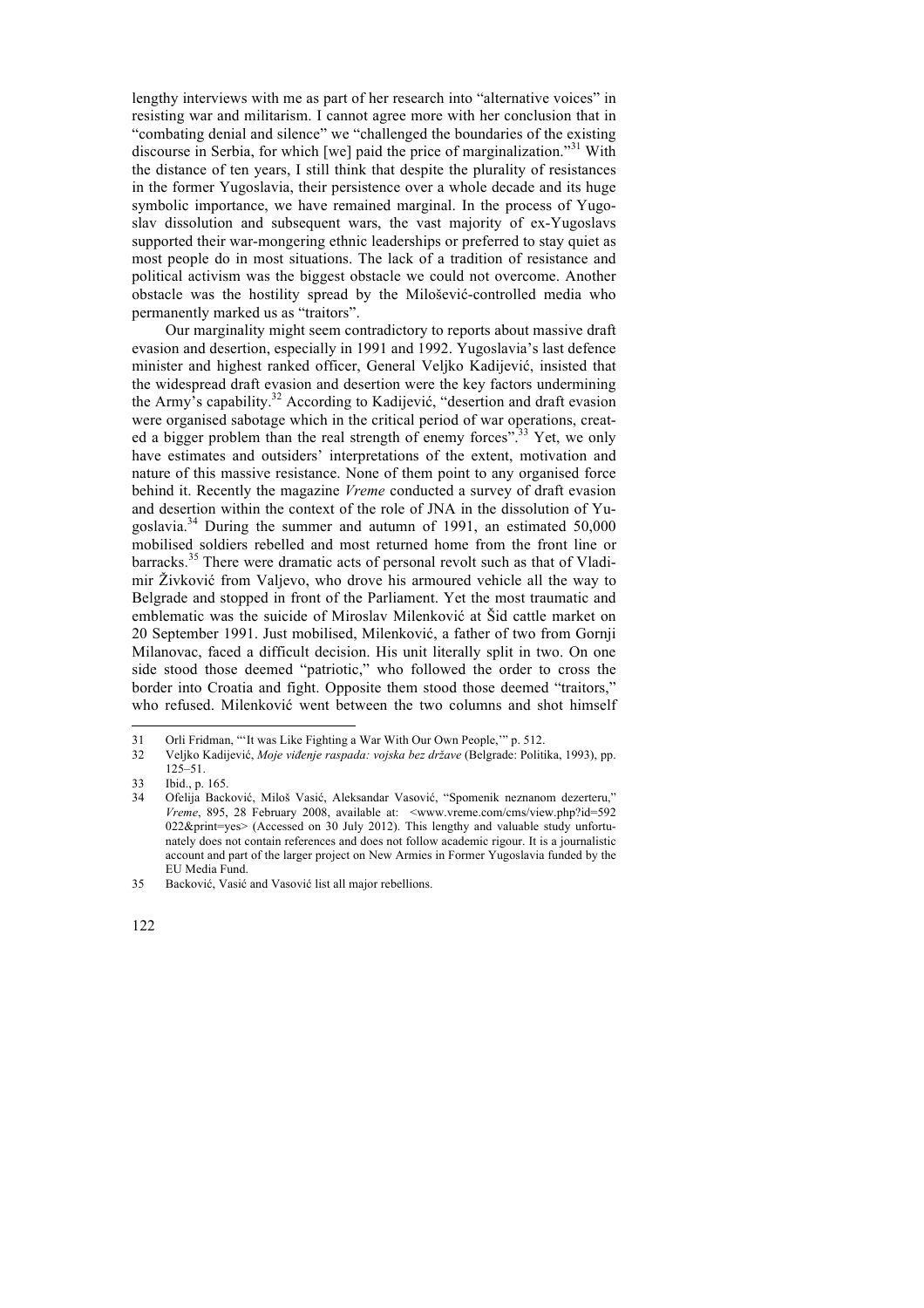dead. He became a symbol of the senselessness of war. During daily vigils for the war dead, Belgrade anti-war activists collected messages (epitaphs) dedicated to him and published them as the first anti-war book entitled *Grobnica za Miroslava Milenkovića* [A Tomb for Miroslav Milenković].<sup>36</sup>

Nevertheless, as the *Vreme* survey demonstrates, the reasons for defection were numerous. Some did not want to fight in JNA and preferred to be part of a Serbian army instead. Many complained about JNA unpreparedness, poor equipment, lack of leadership and confusion. Some undoubtedly opposed the civil war and questioned any armed conflict with their former compatriots. Yet, very little of this resistance was articulated and genuinely antimilitarist. There was very little connection between rebelling soldiers or draft dodgers and anti-war activists from Belgrade and other towns. From fear, shame or conformity, those who evaded call-ups preferred to do so in anonymity even when they were in their thousands or often the majority. According to sources known to *Vreme* journalists, the percentage of response to call-ups was around 50% in Serbia and only 15% in Belgrade.<sup>37</sup> Thousands were threatened with legal action.<sup>38</sup> There were other reasons for those who rebelled for not reacting in connection with the nascent anti-war movement. Initially, we had weak outreach and there was a lack of accessibility or awareness of our actions and existence. In addition, some of us might have suspected whether some forms of their resistance were genuinely antimilitarist. There was also the isolationism and self-righteousness of the Belgrade anti-war activists which contributed to the reticence of the deserters to make contact. Most of the Belgrade activists came from the privileged Yugoslav intelligentsia and establishment, whereas rebelling soldiers came from underprivileged rural areas. There were some exceptions, especially in the northern Vojvodina province, where we established very good links, especially after the rebellion in the ethnic-Hungarian village of Trešnjevac, which  $\text{ZUC}$  duly supported.<sup>39</sup>

Many draft evaders fled Serbia and went abroad. Again there are various estimates, some exceeding a hundred thousand, but none of them could ever be verified. From the beginning of November 1991, men were forbidden to leave Serbia without the approval of local military authorities. This forced some to look for illegal ways to exit the country that was officially never at war. I met some of them later in Berlin, Amsterdam, London, Vienna… A

<sup>39</sup> Even *The New Yorker* wrote about this tiny village's resistance to war: Vanessa Friedman, "The Talk of the Town, 'Right On, Log On,'" *The New Yorker*, 27 December 1993.



 <sup>36</sup> *Grobnica za Miroslava Milenkovića: Beograđani protiv rata* (Belgrade: UJDI, Helsinški parlament građana, Helsinški komitet, Beogradski ženski lobi, SDSS and Centar za antiratne akcije, 1991).

<sup>37</sup> Backović, Vasić and Vasović, "Spomenik neznanom dezerteru," p. 2.

<sup>38</sup> Ibid., p. 9.

Only official figures were announced by the Chief of Staff and government in 1993 as part of the discussion on an Amnesty Law. It entailed 13,672 cases of criminal acts (mostly desertion and draft evasion) up to the end of 1992.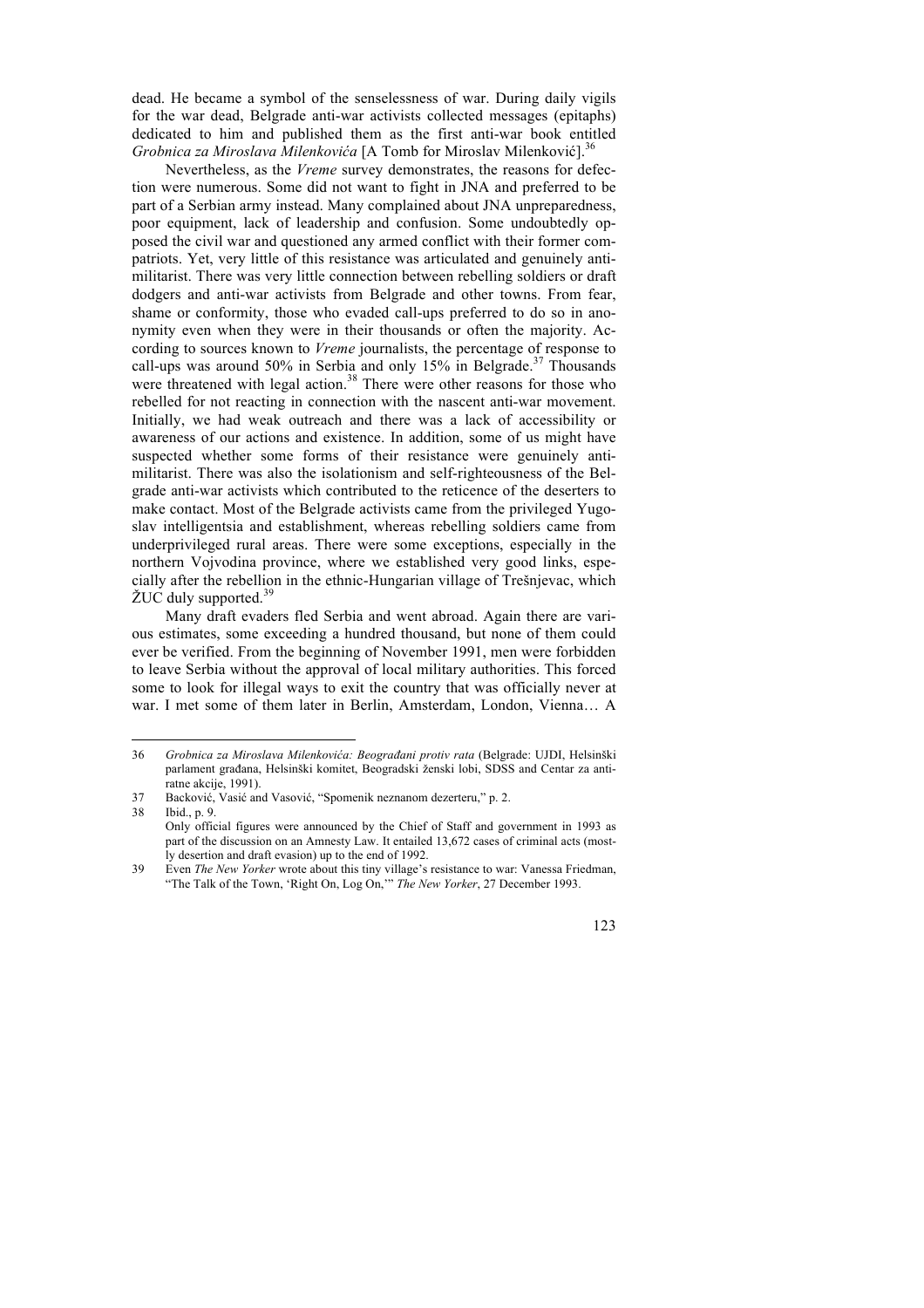few of them became active in peace and humanitarian organisations that worked in the former Yugoslavia. Some joined with those exiled from Croatia and Bosnia and Herzegovina in political or cultural initiatives. Many did not return for a decade and some still have not done so. They remain both the unaccounted victims and victors of the Yugoslav wars.

During these years of war and hatred, like many fellow activists, I was constantly torn between putting the blame for the war and all our related misfortunes on the Milošević regime or the people of Serbia. Rationally, I knew how to judge responsibility and how power works, but being perceived as a "traitor" for years for not supporting the war cause, had a devastating psychological impact. At one point during the 1996 street protests, a fellow activist literally had to hold me in order to prevent me for venting my anger at Milošević's supporters who came to the protest on his order to discipline rebellious Belgrade. I was so laden with anger that she had to remind me that even they were victims and that we had to refrain from any violent outbursts. They were my people, but I hated them. Only a year earlier, the Croatian Armed Forces, in conjunction with the Army of Bosnia and Herzegovina in the so-called operation Storm [Oluja], retook control of the Croatian Krajina region that had been in hands of Milošević controlled local Serb paramilitaries since 1991. During this period, I visited Krajina several times and witnessed the expulsion of all non-Serbs and terrible crimes being committed in our (Serb) name. Barely any locals spoke up as these criminal policies enjoyed official and popular support in Serbia. When attacked in August 1995 and left without Milošević's support, virtually the entire Serb population of Krajina, (more than 200,000 people), fled to Serbia. It took days, almost a week, for the entire convoy to arrive. Among them, there were many children and elderly, dehydrated, starving, sick and wounded. As this vast human tragedy began evolving in front of our eyes, we immediately decided to go and help this people with all our modest means, even though we never supported Krajina as an entity or policy. For days without end, together with friends from ŽUC, I stood at the border or on the highway handing out water and milk, talking and comforting people in the scorching heat. At the same time, Milošević was in his summer residence high up in the mountains. None of the official Serbian institutions acted to help. Some diehard Serbian nationalists staged a protest rally in central Belgrade, but only a few people showed up.

For over two decades, policies emanating from the Serb leadership were disastrous for the peoples of the former Yugoslavia, including the Serbs themselves. Still many, if not most, Serbs supported them. Even men of my generation who went through similar or worse ordeals than the one I experienced, rarely became politically active and critical. Contemplating my activism, the question that still haunts me is whether and how much desertion or draft evasion was meaningful to anyone else besides the few of us directly involved in anti-war movements. The wars went on and it always seemed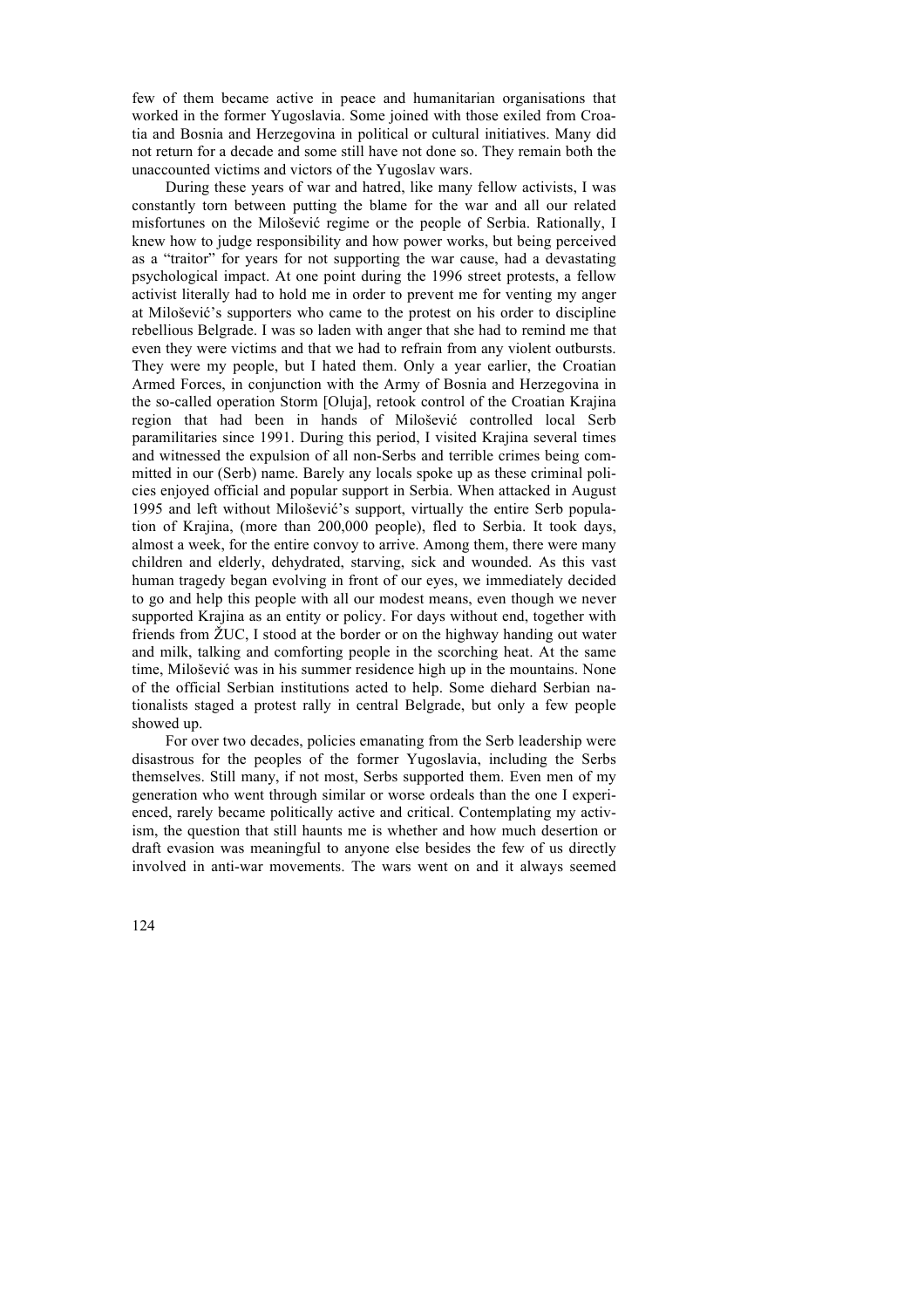there was enough cannon fodder for the generals and politicians who waged them. The massive draft evasion prompted Milošević and JNA to award volunteers in paramilitary gangs the same status as regular soldiers, that opened the way for some of the most gruesome war crimes committed. Once Yugoslavia fell apart, year after year, I observed how Serbia under Milošević decayed, how its social fabric disintegrated and how its culture and economy were obliterated while pursuing a nationalist cause. Eventually, his regime collapsed, as authoritarian regimes usually collapse, when the leader loses backing from the regime's own structures such as the army or police as they realise that continuing to support him becomes too costly or risky. In addition, international pressure finally united and supported the opposition in a power takeover. For us anti-war activists, the change in regime opened new possibilities, but also raised old doubts. The main focus of our discontent, Milošević, disappeared, leaving behind almost unaltered, structures and mentalities that kept him in power for so many years. Together with other fellow activists from 1990s, I often wondered — did we manage to affect or change any patterns, relationships or modes of thinking in our society? What happened to the energy we found in ourselves and in our anti-war and antiregime groups? Did we empower others and bring about changes or did we exhaust it on ourselves? Because of the constant pressure we faced from the political and social environment and from our own goals and expectations, we often left problems of interpersonal relations and teamwork unresolved. We tended to prioritise other tasks that could be more easily measured and achieved. Consequently, some of us could not endure the strain. For a long time, we lived at the hectic pace of an activist's life and tried to deny that we were in any danger, so we were completely unprepared for arrests, maltreatment and torture. Finding myself in this situation, I felt terrified and helpless. Today, in retrospect, I see that our problems did not develop so much because of our weakness, but more because we set our own expectations, and perhaps even our principles, too high.

On a more personal note, I am very content that by actively resisting the war, I overcame some of the feelings of guilt and shame I had for leaving my friends in the Army. Being and activist for years, I enjoyed, acquired and shared great values of solidarity, compassion and understanding. I changed forever as I still feel that I embody these values even though I have ceased to be a full time activist. During these years, I was inspired by many remarkable people from all over the world who supported us. I learnt and discovered what no school or books could teach me about life and fellow men and women in precarious times. After I escaped from Belgrade, the most precious aid, comfort and understanding came from my long-term activist friends and our supporters in Germany. Sharing some of my experience for the first time, I want to finish by expressing my gratitude to all of the Women in Black and other friends and anti-militarist activists: Dejan Nebrigić who is not with us anymore, Jovana Vuković, Darko Kovačev, Stevan Ćurčija, Igor Seke, Srđan